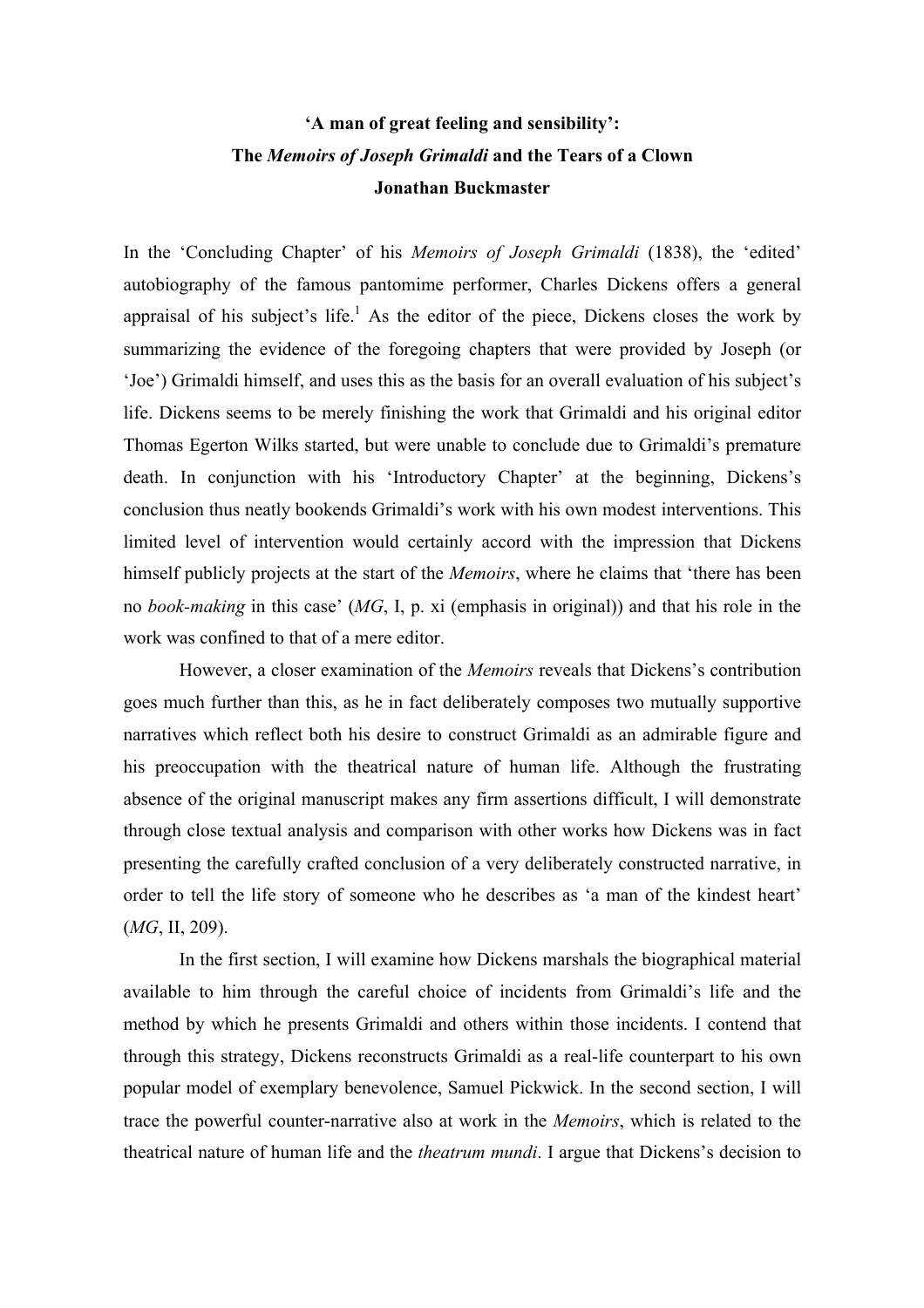meditate on this concern within the life story of a theatrical performer makes for a thematically rich text but also forces us to reappraise the authenticity (or otherwise) of Grimaldi's expressions of feeling and emotion. Finally, I will show how the tension between these two narratives can be resolved, and how they are supportive of each other rather than opposed. In this way, the *Memoirs of Joseph Grimaldi* could be described as the triumph of the authentic and felt over the artificial and contrived. I suggest that this model of the 'feeling performer' (including its tragic conclusion) is one which could also be applied to Dickens himself.

## **I**

### **Samuel Pickwick and Joseph Grimaldi: Lives of Feeling**

Within the context of Dickens's writing career, the *Memoirs of Joseph Grimaldi* could be described as a minor but nonetheless significant foray in his ongoing battle with one of his early publishers, Richard Bentley, whom Dickens would later memorably recast as 'the Burlington Street Brigand'.<sup>2</sup> Dickens took on the job of putting Grimaldi's reminiscences and anecdotes into a publishable state at the end of October 1837, after Bentley had purchased the already once-edited manuscript from the hack-writer Thomas Egerton Wilks. The aggressive publishing timetable for this task — which would see the final published form appear in February 1838 — added to what was already a congested period of writing for Dickens. Both *The Pickwick Papers* (1837) and *Oliver Twist* (1838) were being serialized, and he was also editor of *Bentley's Miscellany* at this time.

When considering the level of Dickens's creative input into the *Memoirs*, it is important to note that the ongoing development (and success) of *The Pickwick Papers* (described by S. J. Newman as 'the most good-natured book in the language') provided Dickens with an excellent model for framing the narrative of a good-natured man predisposed to the comic in life.<sup>3</sup> For although Dickens would later claim that 'The world would not take another Pickwick from me, now', it seems that at this early stage in his career he was quite willing to exploit the popularity of a character who was still at the forefront of his readers' minds.<sup>4</sup> This may be demonstrated by considering two of the most striking similarities between the two protagonists: firstly, Pickwick and Grimaldi share a predilection for helping desperate criminals out of their difficulties; and secondly, they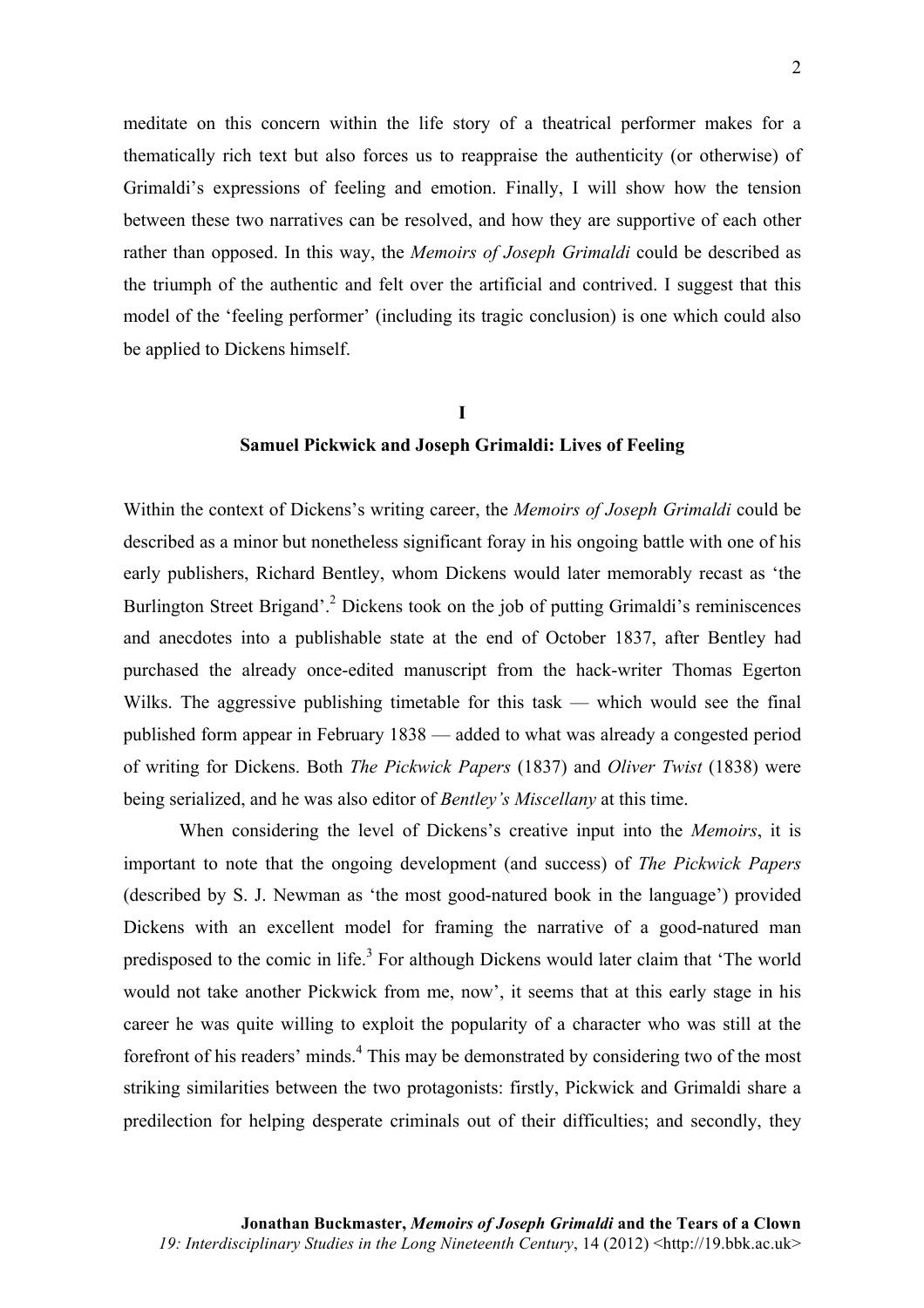both possess a concomitant naivety and unworldliness which Dickens seems to suggest is the enabler for their benevolence.

Both of these aspects of Pickwick are aptly demonstrated in his first encounter with Jingle within the Fleet Prison. The once audacious strolling actor and confidence trickster has fallen on difficult times, and in his reduced condition he shows Pickwick his erstwhile victim — a darker world previously uncharted in his supposedly extensive travels around the country. At one point, Jingle explains how he has had to pawn his possessions in order to pay for basic necessities and Pickwick's only frame of reference for the situation is a narrow selection of reading and received anecdotes: '"Lived for three weeks upon a pair of boots and a silk umbrella with an ivory handle!" exclaimed Mr Pickwick, who had only heard of such things in shipwrecks, or read of them in Constable's *Miscellany*.'5

However, precisely because he has no previous experience to draw upon, Pickwick is able to respond in a natural and unaffected fashion. In a direct expression of his emotions, with 'four large tears running down his waistcoat' as well as 'a sparkle to the eye and a swelling to the heart', Pickwick performs a practical act of benevolence by offering monetary relief to Jingle. Dickens further underscores the goodness of this caring act by contrasting it with the 'sound, hearty cuff' (*PP*, p. 569) that one might expect, given how often Jingle had wronged him during their previous encounters.

Soon after this, Pickwick's feeling nature is demonstrated in another way: he is so touched by the people and incidents that he encounters in his travels around the prison, that his previously indomitable spirit of adventure and desire for the variety of life are temporarily quashed, and replaced with introspective solitude as he admits that 'My head aches with these scenes, and my heart, too' (*PP*, p. 610). But even at this point, Dickens is keen to demonstrate that his earlier charitable gesture is not merely a token impulse made at a moment of emotional vulnerability. Pickwick's benevolence continues despite his self-imposed solitary confinement, in the form of the provision of proper food and lodgings for Jingle and his manservant Job Trotter, prompting Sam to describe him as 'a reg'lar thorough-bred angel' (*PP*, p. 608).

Pickwick thinks of the fate of others even at the very moment of his release from prison. He offers provision for Sam's landlord at the Fleet, whose case is trapped in Chancery, and who we are told 'bust out a cryin', Sir, and said you wos wery gen'rous and thoughtful' (*PP*, p. 631). As we shall see in the *Memoirs*, rather than just using direct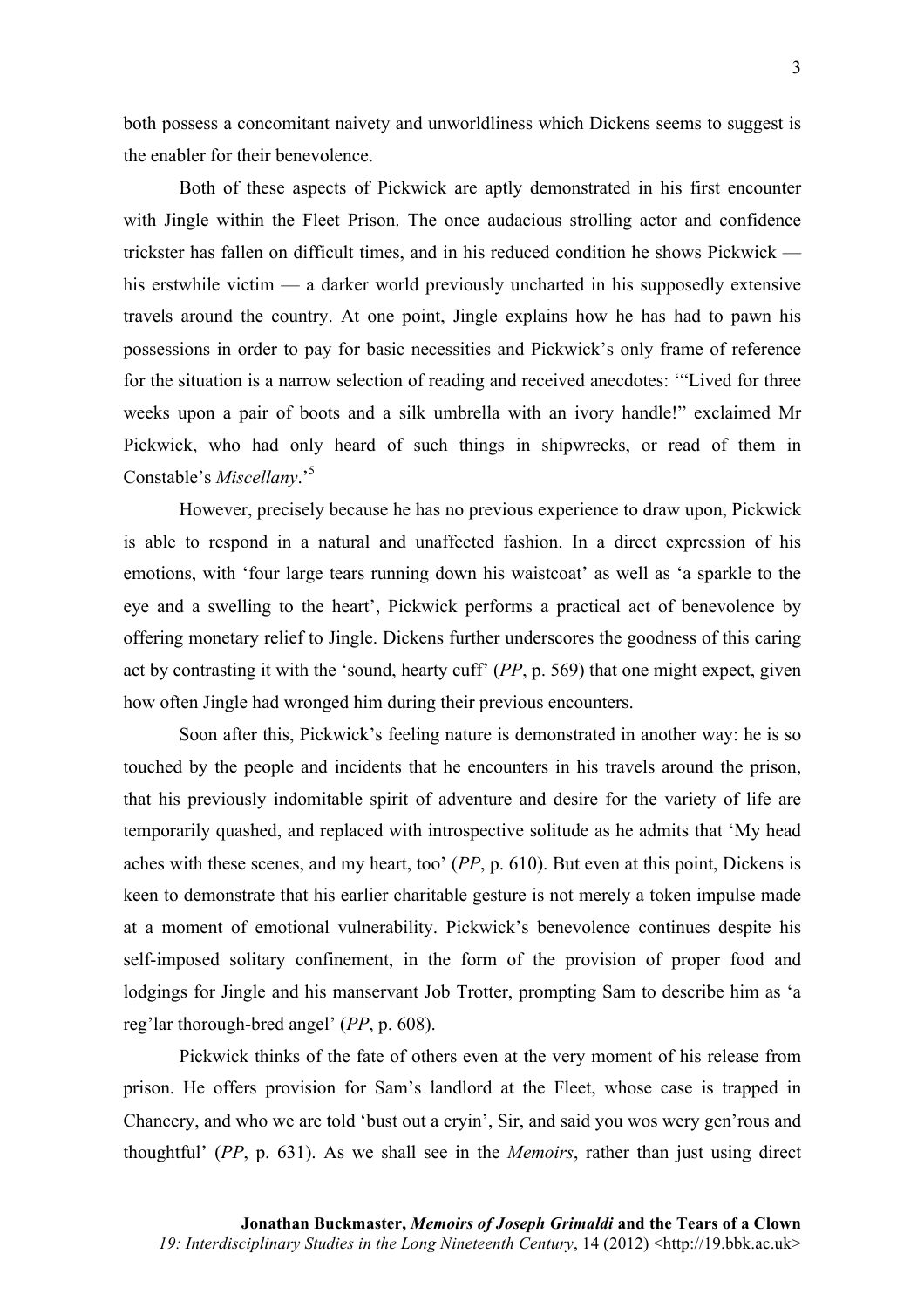authorial interjections to show our heroes' depth of feeling, testimonies of their kindheartedness are also put into the mouths of those around them, which both reinforces the impression and attempts to counterbalance any sense that the narrator is guiding us in a particular direction. When his release removes him entirely from the world of the Fleet, Pickwick cannot put his prison experiences entirely behind him. His charity thereafter takes on a more permanent form as he buys off Jingle's debt at considerable loss to himself ('ten shillings in the pound' according to the clerk Mr Lowten (*PP*, p. 701)) and provides Jingle with the chance of a new life in the West Indies.

At this point Dickens also puts Pickwick's kind-heartedness into relief by contrasting it with the feelings of the more cynical attorney Perker. For example, the nature of the advice each gives to Jingle is one clear point of contrast. Pickwick suggests that Jingle 'must be careful not to play any more desperate cricket matches [...] or to renew [his] acquaintance with Sir Thomas Blazo' (*PP*, p. 703), referring to one of Jingle's previous tall tales with no hint of irony, and indicating his simple inclination to take people at their word. In contrast, Perker's language is more direct, pragmatic and entirely grounded in the real world: 'let me advise you, gentlemen, not to be too knowing in the West Indies. If you throw away this chance, you will both richly deserve to be hanged, as I sincerely trust you will be' (*PP*, p. 704).

But while Perker is initially sceptical about Pickwick's hope that his generosity towards Jingle could lead to a 'permanent reformation', Dickens ensures that Pickwick's naivety is not the subject of either derision or pity. For Perker ultimately concedes that Pickwick's 'object is equally honourable, whatever the result is', and that his untainted view of the world is in fact what makes his acts of kind-heartedness possible. Indeed, Perker suggests that Pickwick's unworldly optimism, which acts for the best and risks disappointment, is preferable to 'that species of benevolence which is so very cautious and long-sighted that it is seldom exercised at all, lest its owner should be imposed upon, and so wounded in his self-love' (*PP*, p. 704).

Turning from *Pickwick* to the *Memoirs*, we can see that Dickens's portrayal of Grimaldi similarly epitomizes this combination of benevolent action and unworldliness. Dickens declared this as his intention in a letter to Grimaldi's doctor, in which he explains how he deliberately shaped the narrative in this way, commenting that 'I was very much struck by the many traits of kindheartedness scattered through the book, and have given it that colouring throughout'.<sup>6</sup> In the 'Concluding Chapter', Dickens describes Grimaldi as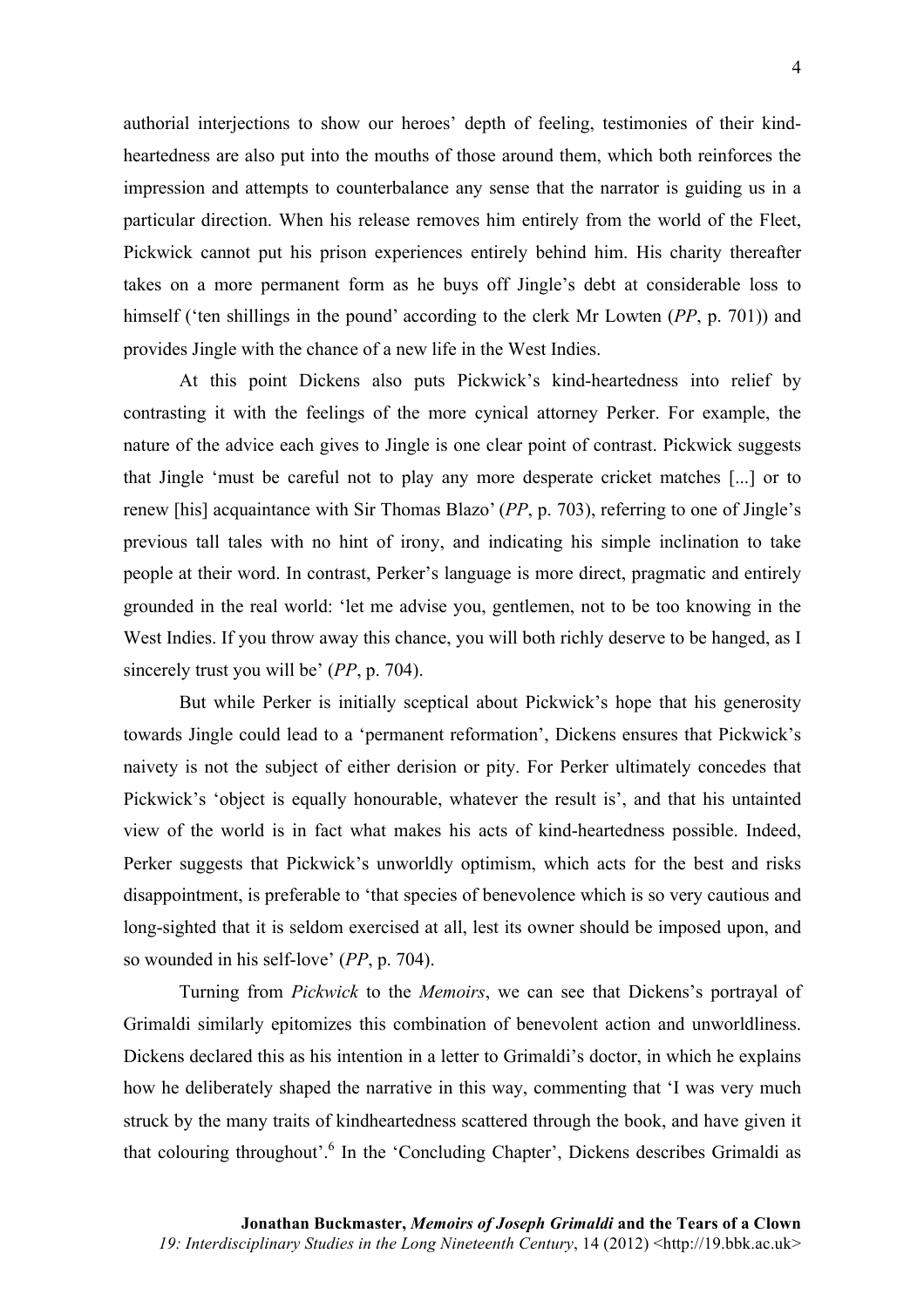not merely 'a man of the kindest heart' but also of 'the most child-like simplicity', who was 'innocent of all caution in worldly matters' (*MG*, II, 209). Both of these aspects of his character are presented to us in Grimaldi's encounters with the highwayman George Hamilton and the society fraudster Mackintosh.

At his first meeting with Hamilton, Grimaldi's immediate reaction is to help his fellow man. Hamilton lives a dissipated life, being 'rather too much addicted to drinking and squandering his money', and Grimaldi's 'good-hearted impulse' tempted him to 'remonstrate with him upon his folly'. However, on this occasion the modest Grimaldi is dissuaded from acting upon his feelings due to their 'slight intimacy' (*MG*, II, 43). Hamilton soon resorts to supporting himself through criminal means, which culminates in his armed robbery of Grimaldi on Highgate Hill. Rather than using the scene as an opportunity for some 'Newgate' sensationalism Dickens instead prefers to expend his energy in considering the consequences of the act. Like Pickwick's treatment of Jingle in the Fleet, Grimaldi's thoughts are far from vengeful and his depth of sensibility is such that he is more concerned with the indirect victim of this crime than his own misfortune. If Hamilton was tried and sentenced to death based on Joe's indictment 'it would probably involve the fate of his young wife, of whose meekness and gentleness he had seen so many tokens' (*MG*, II, 61). Grimaldi therefore hopes that the official mechanisms of state justice, which would lead to 'a violent death' for his 'fellow-creatures' and doom their families to 'living and hopeless wretchedness' (*MG*, II, 62), are somehow thwarted. Such sentiments, perhaps unsurprisingly, leave the patrol and magistrate in 'high dudgeon' (*MG*, II, 63) but demonstrate Grimaldi's generosity of spirit.

When he is finally called upon to identify Hamilton as his assailant, Grimaldi is willing to lie in order to obstruct the supposedly barbaric system of justice. Yet Dickens offers no censure for such behaviour in his commentary, and instead points out that Grimaldi's primary thought is a charitable one — he acts in this way to 'save this young man, whom he strongly suspected to be but a beginner in crime' (*MG*, II, 65). When Hamilton is acquitted he immediately shows his gratitude like Sam's landlord in Chancery, visiting Grimaldi to thank 'his benefactor in the warmest and most grateful manner for his clemency' (*MG*, II, 65). At this meeting, Grimaldi urges him to reform and pay more attention to his wife, which a thoroughly contrite Hamilton promises to  $d\sigma - a$ promise that he is equal to, as the narrative later shows.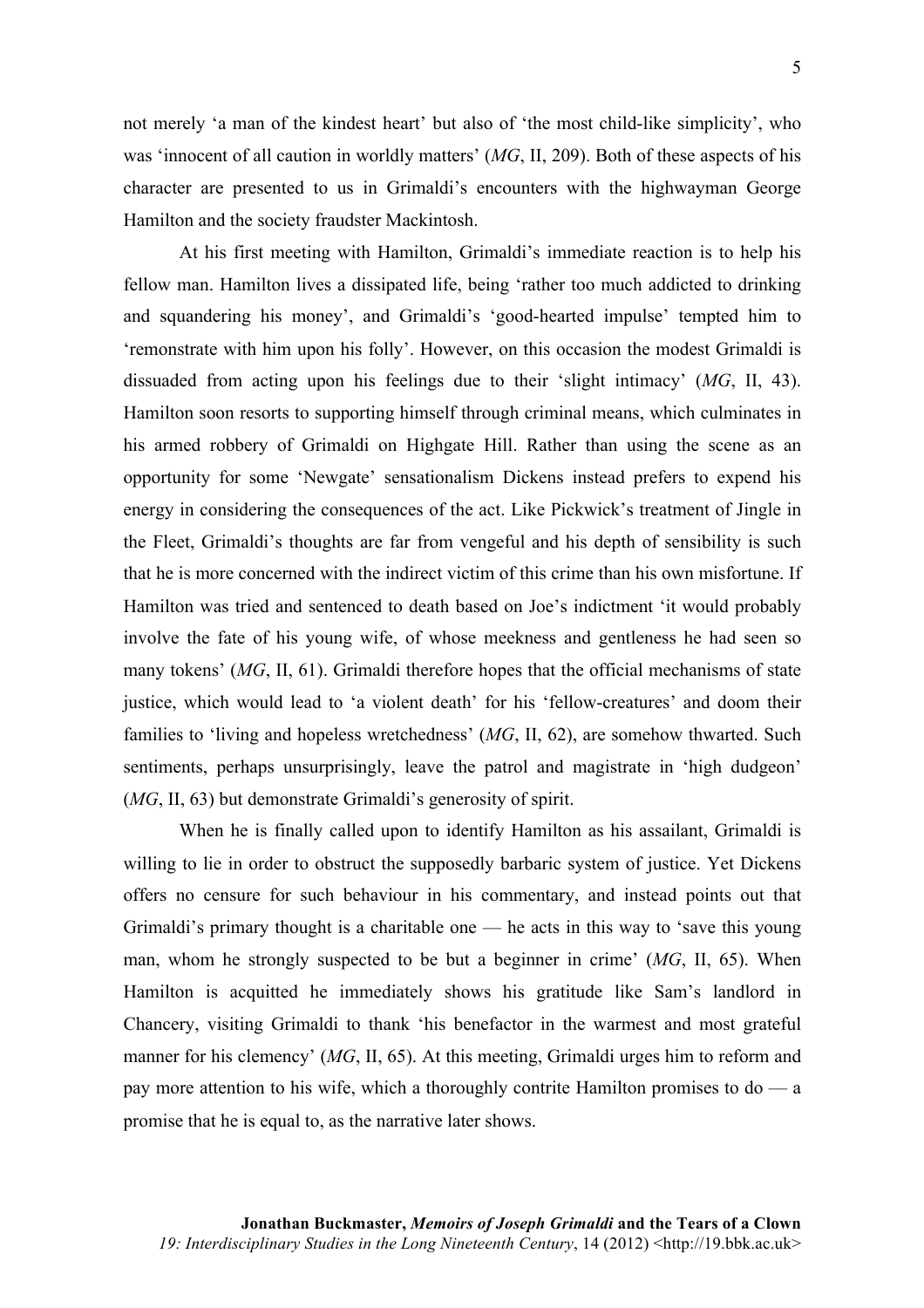Grimaldi's dealings with the villainous John Mackoull or 'Mackintosh', a confidence trickster and charlatan more directly in the style of Jingle, follow a similar pattern to the Jingle and Hamilton episodes. Thus Grimaldi, 'apart from all personal considerations' (*MG*, II, 13), provides testimony to acquit Mackintosh from charges of burglary and offers his assistance if it is ever needed again. Once again, Grimaldi offers the hand of charity to one who had wronged him. In all of these examples, after a series of misdemeanours, the villains reach a moment of crisis in which they face the full extremity of the law, at which point any anger or remorse that our protagonists might feel is quickly superseded by stronger feelings of compassion and kindness.

A final example of Grimaldi delivering others from lives of crime is briefly alluded to in Dickens's concluding chapter, but is no less significant. It was not included in the main narrative, we are told, because the modest 'Grimaldi shrunk from the slightest allusion to the story' (*MG*, II, 209), but it nonetheless neatly encapsulates the moral of all of the more prominent examples that I have discussed above. The action itself is briefly described — at some point during his life, Grimaldi had secured the 'release of a brother actor from Lancaster jail' — but the conclusion that Dickens draws from it is crucial to our understanding of his retelling of Grimaldi's life story. Dickens claims that Grimaldi's part in this episode plainly showed 'a pure benevolence of heart and delicacy of feeling, that would have done honour to a prince' (*MG*, II, 209), a statement which to many readers would validate the entire biographical project. A. O. J. Cockshut describes the intention behind biography as 'a persistent attempt to establish heroism', and despite his undisputed popular appeal and stage prowess, Grimaldi was no great historical figure.<sup>7</sup> Dickens therefore had to establish his heroism in other ways. As biography became a more democratic form, and moved its subject matter away from kings, warriors, and saints, biographers sought to find those same heroic qualities in actors, inventors, and engineers. Samuel Smiles neatly captures the spirit of this process in his own *Self-Help with Illustrations of Conduct and Perseverance* (1859) when he comments that 'Biographies of great, *but especially good* men are […] most instructive and useful, as helps, guides, and incentives to others'.<sup>8</sup> By equating Grimaldi's actions with those of a prince, Dickens ennobles his subject and elevates him in the moral hierarchy.

In both *Pickwick* and the *Memoirs*, Dickens emphatically underscores the social value of his protagonists' well-meaning actions by forestalling any debate about their long-term benefit. Through his narrative strategy of following the respective stories of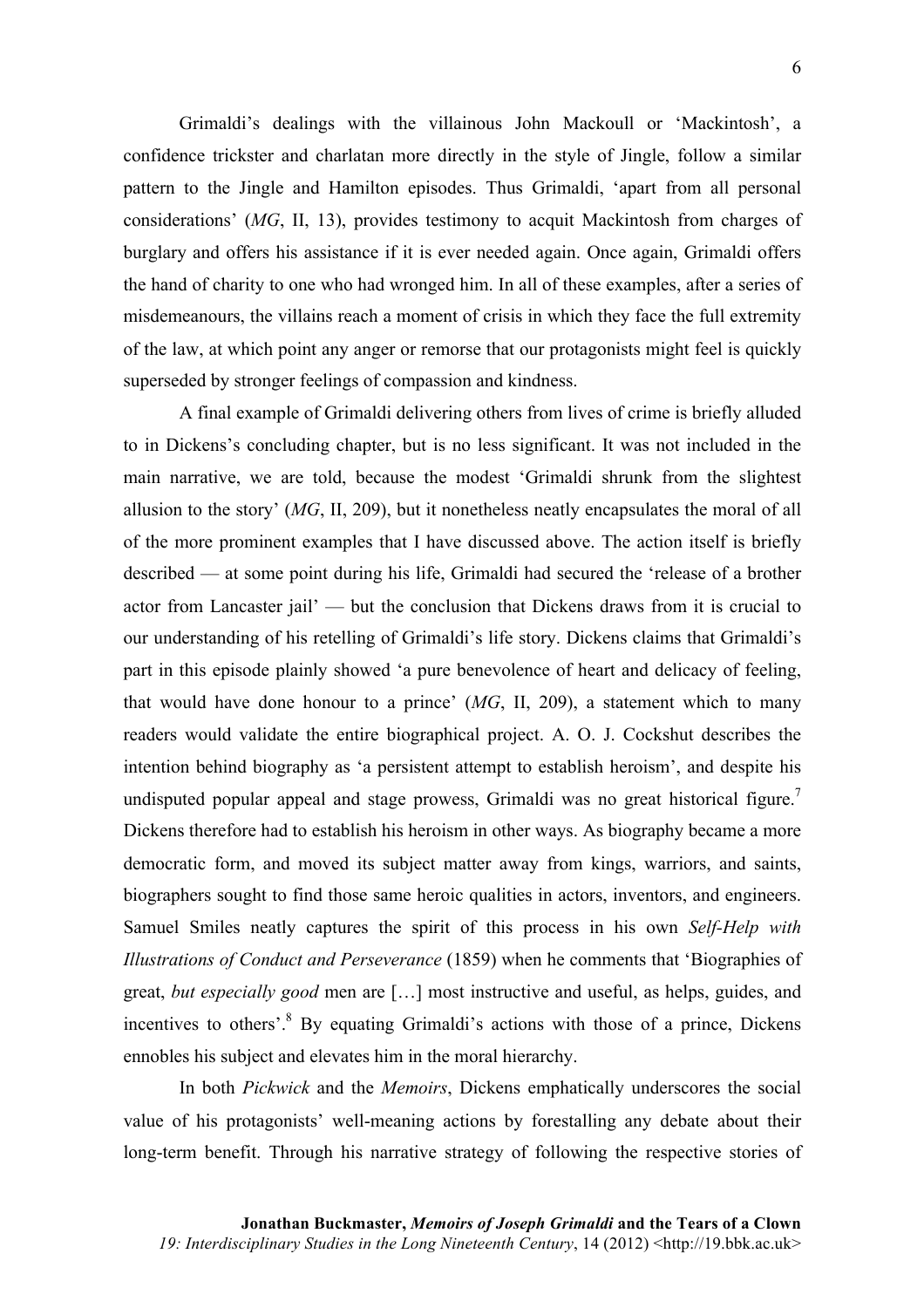Jingle and Mackintosh and Hamilton beyond their encounters with Pickwick and Grimaldi, he makes it very clear that such benevolence is thoroughly successful. Thus Pickwick, we are told, 'never had occasion to regret his bounty to Mr Jingle, for both that person and Job Trotter became in time worthy members of society, although they have always steadily objected to return to the scenes of their old haunts and temptations' (*PP*, p. 753). Mackintosh's later life is similarly presented as a universal lesson in morality: 'It says something for the honour of human nature and the sincerity of the man's repentance, that he never took undue advantage of this permission [to ask for Grimaldi's assistance], and, indeed, was never heard of by Grimaldi again' (*MG*, II, 16). Hamilton also repays Grimaldi's trust and kindness — he soon bore 'the reputation of an honest man' (*MG*, II, 66) — and his ultimate vindication occurs when he dies trying to save his neighbour's children in a house fire. The implication here is that Grimaldi's good feeling offers an inspirational example that positively influences the actions of others.

Both figures conclude their public lives through rituals of formal leave-taking and Dickens uses these scenes as another opportunity to exemplify the benevolence of his protagonists. On the most practical level, Grimaldi's final benefit appearances were intended to provide him with a retirement fund, but on a symbolic level, they also presented a very tangible means for his benevolence to be acknowledged and rewarded. This point is demonstrated from the very start of the preparations. When Grimaldi declares that he is 'too ill and depressed' to 'venture to undergo the labour of getting [a benefit] up' (*MG*, II, 176), his friend Miss Kelly immediately shows *her* gratitude towards him — and again demonstrates the positive effect of benevolence on others — by taking control of the organization of the entire event. Other significant figures also show him this kind of reciprocal generosity: for example, the proprietors of Sadler's Wells receive him 'with the greatest friendship and liberality' and offer him the 'use of the house gratuitously' (*MG*, II, 176). Similarly, Grimaldi's friend and former colleague Thomas Dibdin secures the services of the theatre company for free, as 'every person in the theatre was anxious and eager to render every assistance in his or her power, and to "put their shoulders to the wheel, in behalf of poor old Joe"' (*MG*, II, 177). The actors and performers of Drury Lane perform the same service for Joe's second benefit.

Joe's humble farewell speeches at the benefit events offer another opportunity for the positive effects of his previous benevolent acts to be demonstrated. At Sadler's Wells, '[h]e was received and listened to, in the kindest and most encouraging manner' (*MG*, II,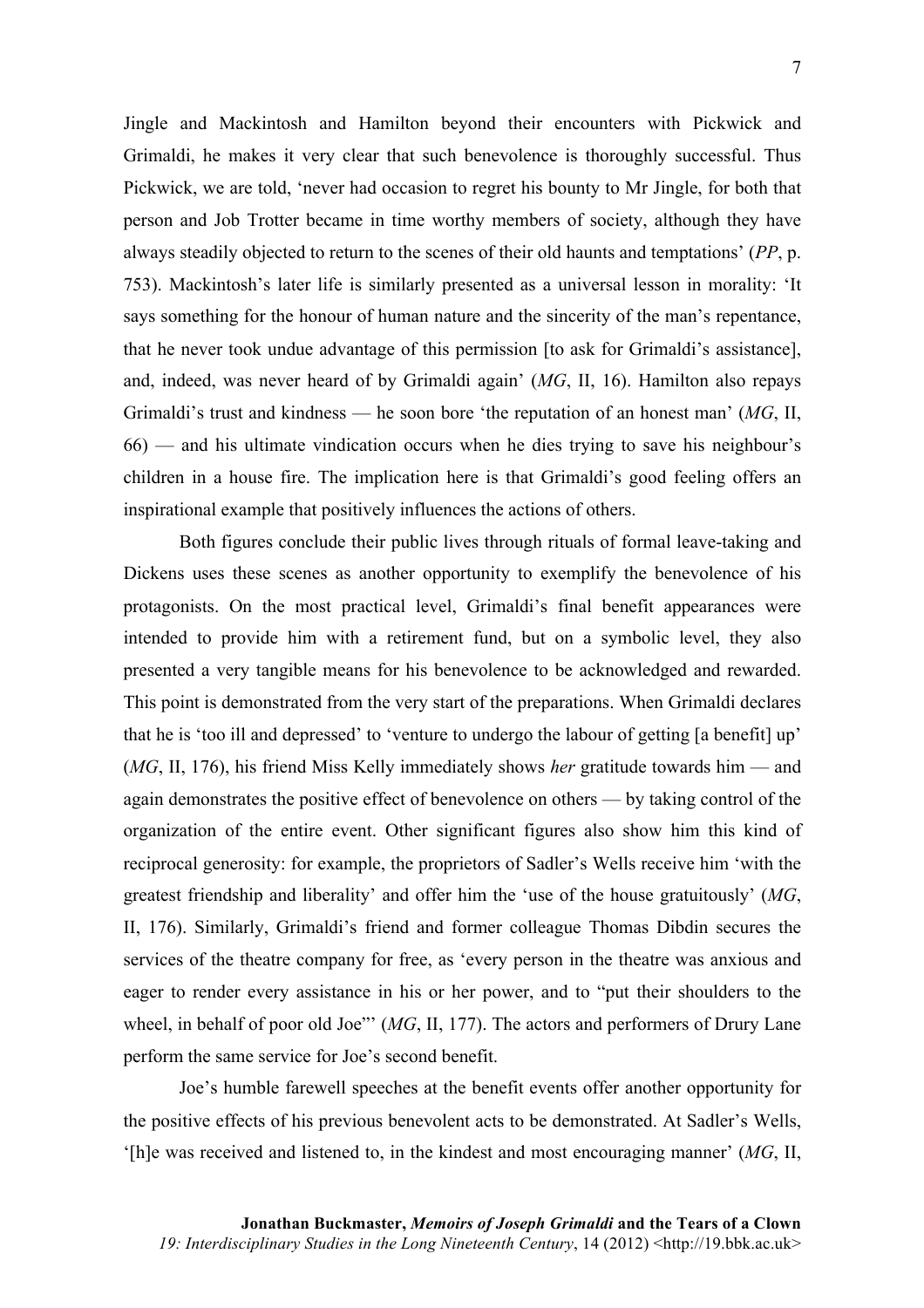179) and at Drury Lane 'the audience cheered loudly, and gave him every possible expression of encouragement and sympathy' (*MG*, II, 193). Large crowds gathered in the streets outside the playhouse and followed his coach home, where he was 'hailed with a similar overwhelming shout of approbation and regard' (*MG*, II, 194). In both speeches, Grimaldi recognizes the kindness and charity of others towards him, and through the narrative of the *Memoirs* Dickens has also made it clear that this kindness is largely a corollary of Grimaldi's own benevolent actions towards others. Pickwick's farewell dinner similarly articulates both his principal credo of kind-heartedness and its effect on others. Pickwick states that the 'happiness of young people […] has ever been the chief pleasure of my life' and if 'I have done but little good, I trust I have done less harm' (*PP*, p. 749). Both 'Emily and Arabella sobbed audibly' in response to these sentiments, and 'his friends rose with one accord and pledged him from their hearts' (*PP*, p. 749): his own warmth and expression of feeling are replicated in others.

The final means by which Dickens demonstrates the quality of feeling in both men is through his presentation of their attitudes to their last days. Significantly, it is through their experiences of retirement that the characters of Pickwick and Grimaldi are at their most divergent. While Pickwick's declining years are strongly marked by idealized comfort, the conclusion of Grimaldi's life is plagued by the unhappy consequences of many years of physical exertion and personal tragedy. In contrast to Pickwick's vague condition of being 'somewhat infirm' (*PP*, p. 753), Grimaldi's appearance is changed 'in a few weeks, to that of a shrunken imbecile old man' (*MG*, II, 210). Pickwick can still take countryside walks and visit the Dulwich Art Gallery, whereas Grimaldi was 'deprived of all power of motion' and 'doomed to bear […] the worst bodily evils of the most helpless old age' (*MG*, II, 211). Every year, Pickwick is able to repair 'to a large family merrymaking at Mr Wardle's' (*PP*, p. 754), but Grimaldi by contrast was 'condemned to drag out the remainder of his days in a solitary chamber, when all those who would make up the sum of home were cold in death' (*MG*, II, 211). Unlike Grimaldi, Pickwick is physically capable of continuing his benevolent works to the very end of his life. But in Grimaldi's case, Dickens shows how he attains a higher level of sensibility and feeling through his equanimity towards his own suffering. Despite his extensively catalogued tribulations, including the double tragedy in the loss of his wife and son, we are told that he 'lived to recover his cheerfulness and peace' and 'in time grew contented, and even happy' (*MG*, II, 211). In fact, through the transcendence of such a grim history of personal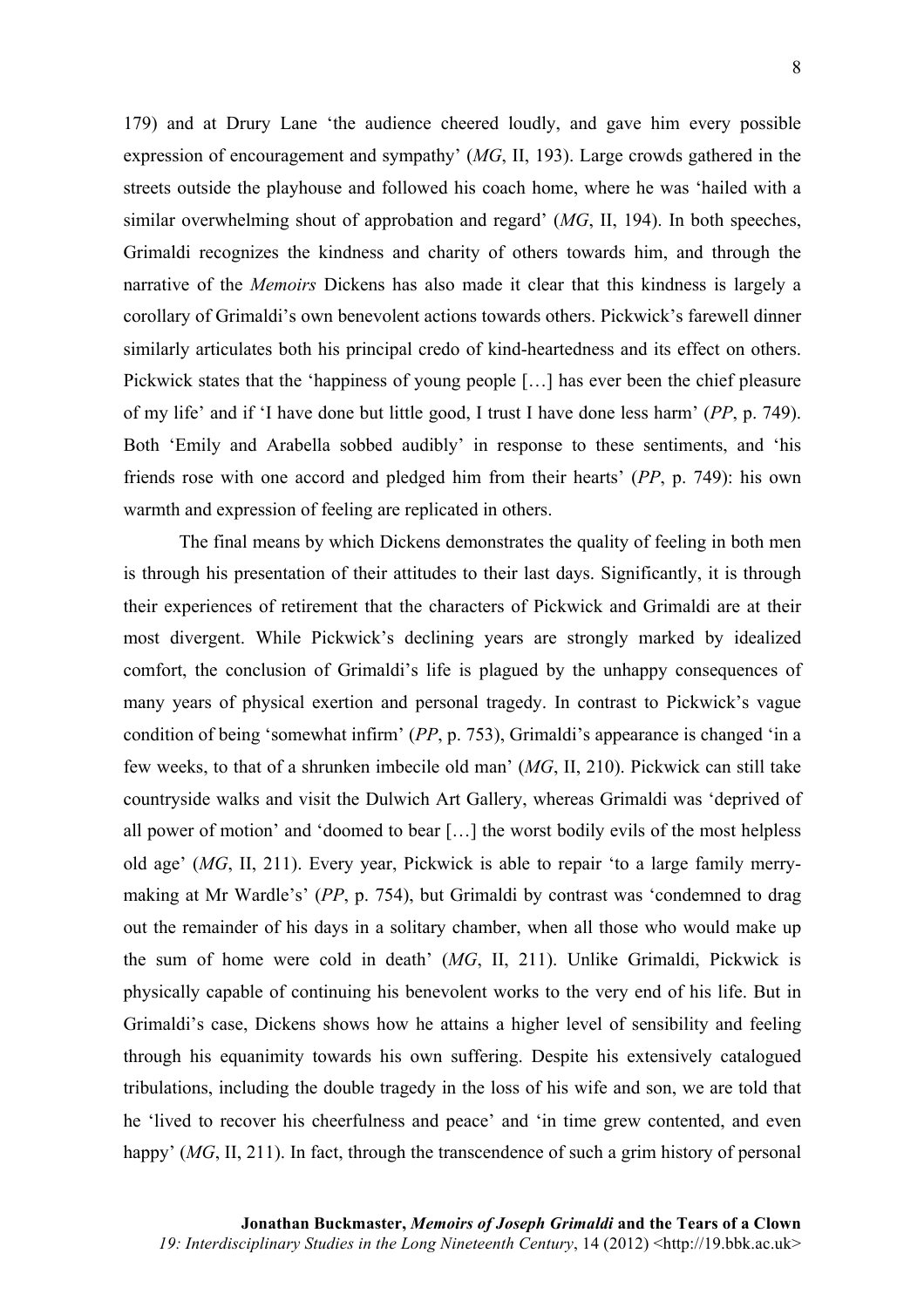misfortune represented by these qualities, it could be argued that Grimaldi ultimately 'out-Pickwicks' Pickwick himself.

#### **II**

### **'We are all actors in The Pantomime of Life': Life as Performance**

According to a number of contemporary reviews, Dickens largely succeeded in focussing his narrative on the sentimental side of Grimaldi's character. For example, the *Athenaeum* (3 March 1838) commented that the *Memoirs* 'shows a true-hearted, excellent man, and great actor, in many pleasing lights', and the *Literary Gazette* (17 February 1838) noted that in particular 'the whole story of his tender passion for Miss Hughes […] and her tender compassion for him, is very tenderly and pleasingly told'.<sup>9</sup> However, this biographical imperative to show Grimaldi as a man of feeling is in fact counterpoised by a different, contesting narrative. This alternative narrative represents a development of ideas that Dickens had originally presented in *Sketches by Boz* (1836) and an essay in the March 1837 edition of *Bentley's Miscellany*, entitled 'The Pantomime of Life'. In both of these works, Dickens, in full creative flow, suggests that identity is not based on interior feeling and emotion, but on external performance and effect. As I will show, he deliberately reworks these ideas through the life story of Grimaldi.

In *Sketches by Boz*, Dickens observed a number of figures who formulate this kind of theatrical identity in order to improve their social and economic standing within a society seemingly predicated on surface and appearance. For example, Samuel Smith, assistant at 'a dirty-looking ticketed linen-draper's shop', recasts himself as Horatio Sparkins and puts on a performance to convince an offstage audience — the Malderton family — that he is a gentleman-poet and a thoroughly eligible bachelor.<sup>10</sup> Similarly, in 'The Dancing Academy', a dancing master with the stage-Italian name of Signor Billsmethi engages in the elaborate pretence of tuition while trying to marry off his daughters to eligible and rich young gentlemen like the hopeless dupe Mr Augustus Cooper.

Another group of sketches — including 'Private Theatres', 'Mrs Joseph Porter' and 'Astley's' — all take the playhouse as their subject, but are composed in such a way as to make wider points about the inherent theatricality of life as a whole. Before presenting the performance itself, just over half of 'Mrs Joseph Porter' is spent describing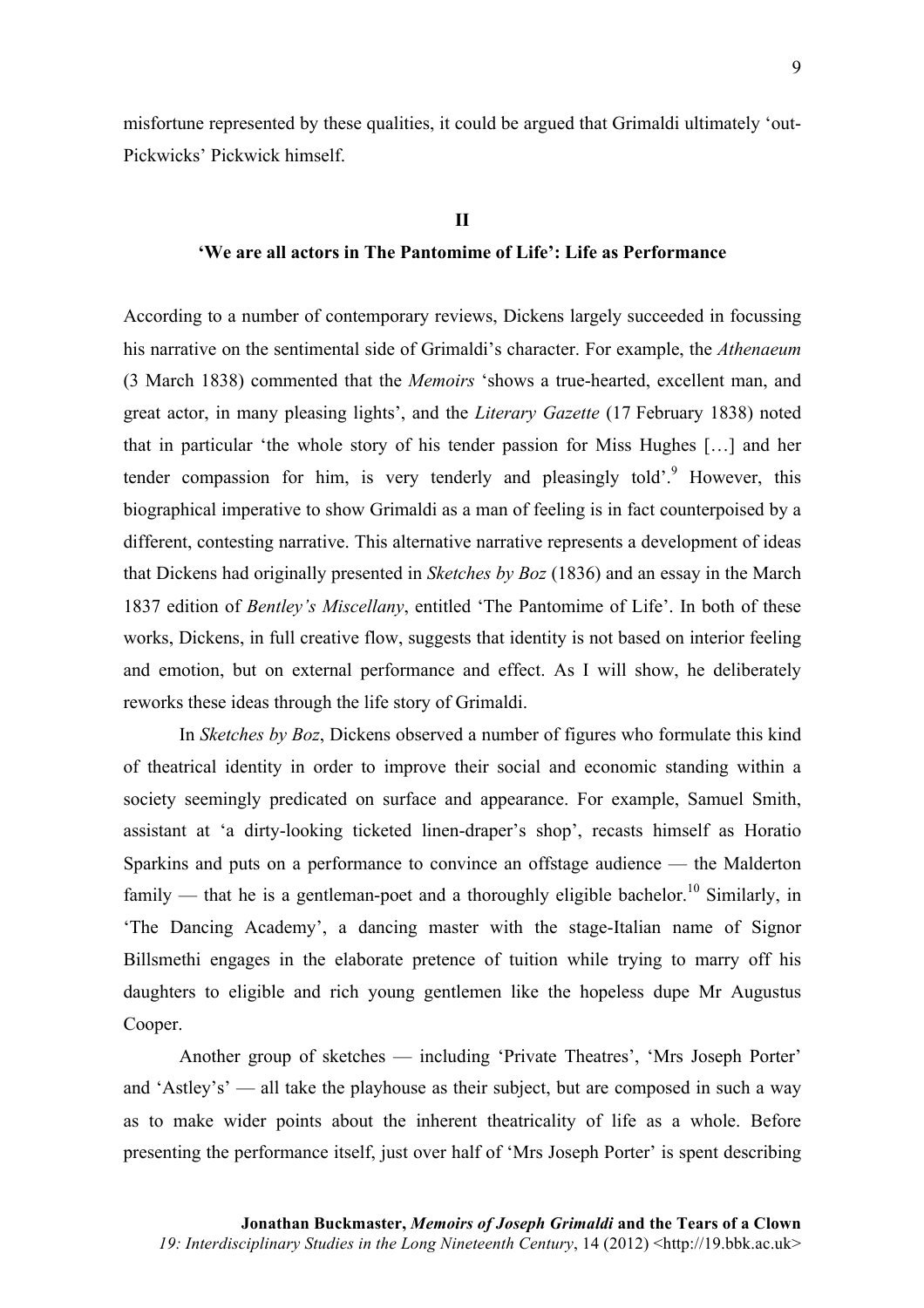the most extensive preparations at Rose Villa, Clapham Rise, for an evening of private theatricals. This bias is even more pronounced in 'Private Theatres', in which the entirety of the sketch is given up to describing the backstage preparations — it ends pointedly with the line 'The bell rings — the tragedy opens  $(!)$  — and our description closes'.<sup>11</sup> According to William Axton, Dickens dwells on the activity behind the curtain in order to accentuate further the difference between appearance and reality, as the 'hollow contrivances of the stage to simulate the appearance of reality are exposed and ridiculed'.<sup>12</sup> However, this method also serves to underscore an important point that Dickens would make in a number of his works and which has a direct relevance here. We do not need to see the final, formal production, he seems to be saying, because all of the episodes that have led up to it are just as theatrical as anything that could be produced within the narrow, scripted confines of the playhouse stage.

In another sketch, 'Astley's', Dickens further emphasizes this view. Instead of directing their gazes towards the stage, the crowd turn towards each other for their entertainment. As Boz puts it, 'Our histrionic taste is gone, and with shame we confess, that we are far more delighted and amused by the audience, than with the pageantry we once so highly appreciated'.<sup>13</sup> The rest of the sketch thus presents 'the scenes in the circle', the private dramas of the offstage figures, ignoring those onstage entirely. J. Hillis Miller expands this impression to encompass the *Sketches* as a whole, whereby the 'theatre returns so often […] that London in this book comes to seem a place where everyone is in one way or another engaged not in productive work but in performing or witnessing scenic representations'.<sup>14</sup> In 'The Pantomime of Life', Dickens similarly drew a number of comparisons between the principal characters of a pantomime show — the Clown, the Pantaloon, the Harlequin, and so on — and the types of people he encountered in everyday life, reaching the conclusion that the world outside of the theatre was full of figures who were just as artificial and contrived as their stage counterparts.

Looking at the *Memoirs*, it is clear that Dickens wished to continue a number of the themes from these earlier pieces. From the very outset, the world in which the young Joe Grimaldi grew up is described in performative terms. Even the family home where Joe lived as a child, a site where one might reasonably expect to find a last refuge of authenticity and true feeling, is immersed in theatricality. In an early episode from his childhood, Joe's father shows the boy the importance of performance in the formation of one's identity, particularly class identity. Joe is due to visit his grandfather across town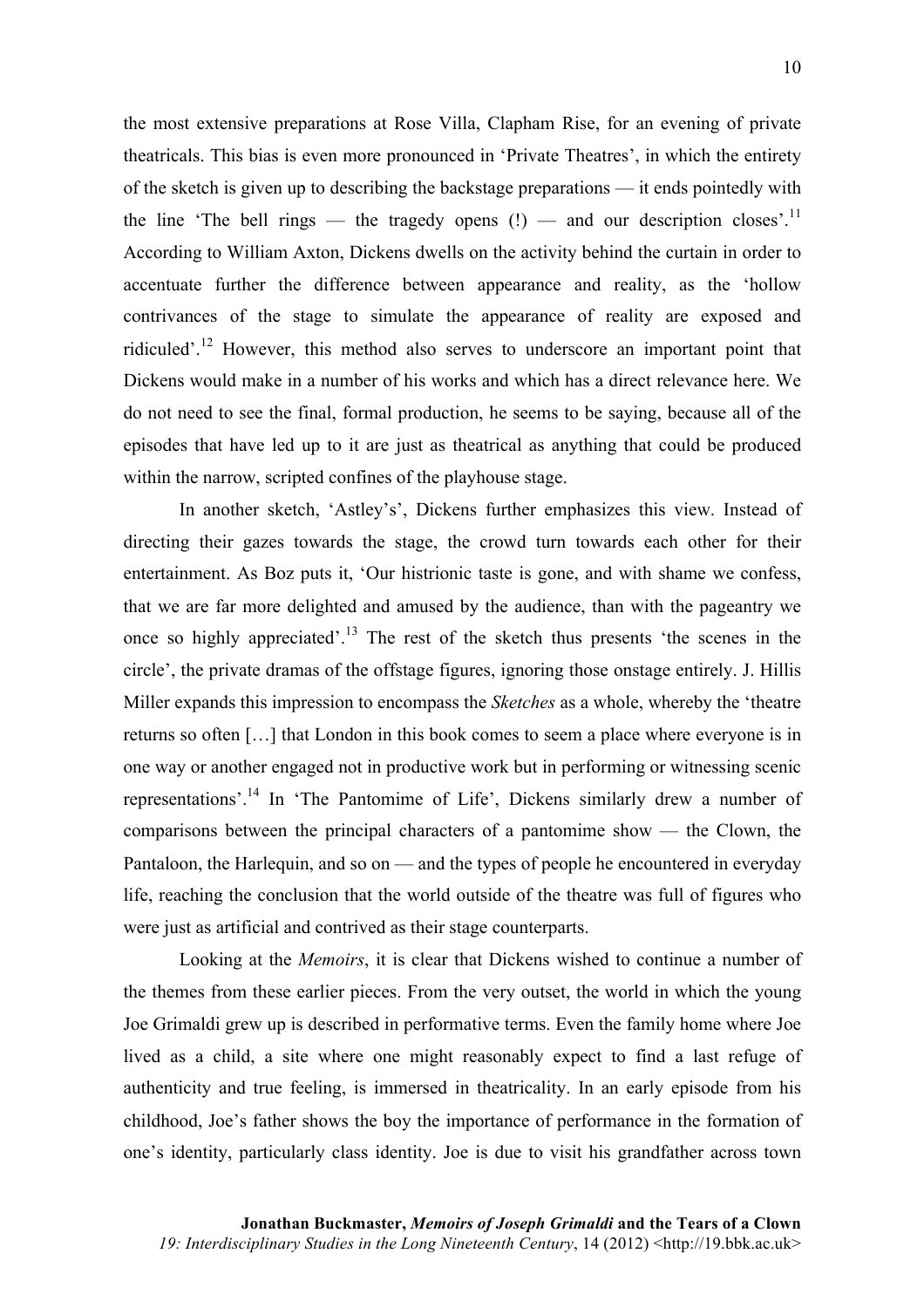and, 'anxious that he should support the credit of his family', his father prepares the boy carefully for his public appearance. Dickens expends at least half a page in describing the costume of 'the little clown' in terms that constantly draw attention to its status as a stage prop and underscore the theatricality of the occasion. From his 'green coat, embroidered with [...] artificial flowers', down to 'a little cane in his hand, which he switched to and fro as our clowns may do now' and 'a small watch set with diamonds — theatrical, we suppose' (*MG*, I, 23), Joe's entire outfit is composed of stage props, items which give the impression of reality but which are either not entirely real or are no longer put to their original purpose. Nonetheless, when his father inspects his efforts, he declares the act to be a convincing one, claiming that 'Dere now, you are a gentleman' (*MG*, I, 24), and crowns the entire ensemble with a shilling for the boy's pocket — which he only in fact lends to him, further enhancing the impermanent, 'borrowed' status of the boy's identity.

Having been set this example by his father, and having spent much of his early life within the playhouse, Joe soon begins to exhibit this same tendency towards offstage performance himself. In fact, Dickens suggests that this is an appropriate strategy within a hostile world in which others attempt to define and fix your identity for you. In a scene that would be echoed in *The Old Curiosity Shop* (1841), Joe's eccentric father feigns his own death to discover the true nature of his family's love for him. Joe quickly spots the ruse, and Dickens presents his reaction in language that clearly identifies it as an act, or rather a counter-act. After he had 'perceived what line of conduct he ought to adopt', he 'rolled about in a seeming transport of anguish' and burst 'into a roar of the most distracted grief' (*MG*, I, 28). Here then, the apprentice actor Joe judges the situation, selects the appropriate emotion from his repertoire, and externalizes it as directly as he can.

By externalizing the required emotion in this way, Joe utilizes what Martin Meisel calls the 'iconography of emotion', through which an assumed 'interior experience' is expressed 'through a conventionalised language of facial expression, pose and gesture'.<sup>15</sup> This kind of broad, gestural iconography had been developed to suit the conditions of the late eighteenth-century playhouse. For example, the new Drury Lane theatre reopened in April 1794 with a new capacity of over 3600 spectators, which was nearly double its previous size.16 Such large, noisy performance spaces meant that any subtlety of facial expression, gesture, or speech would be lost to the vast majority of the audience. The means to overcome these difficulties were provided by acting manuals like Leman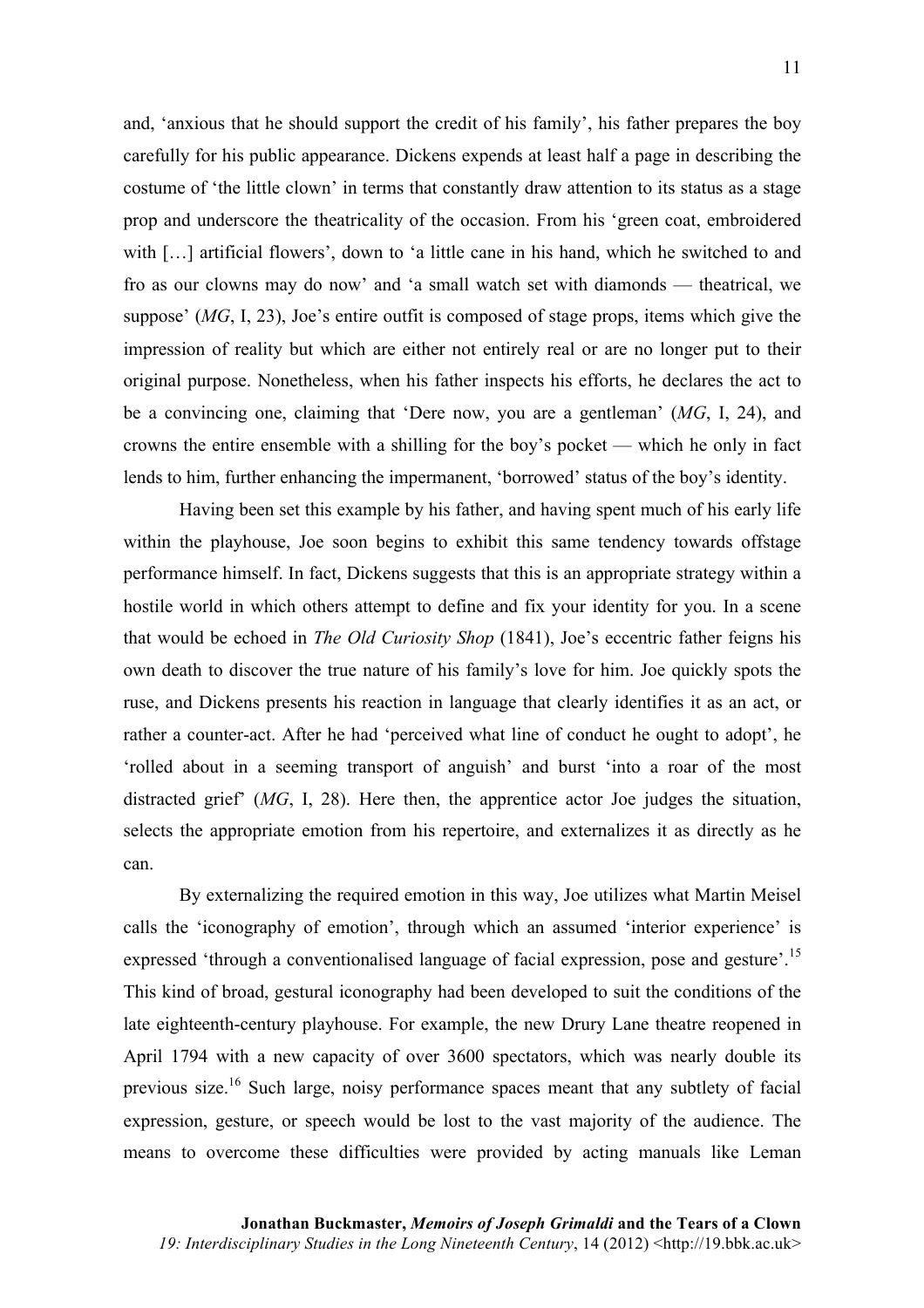Thomas Rede's *The Road to the Stage; or, The Performer's Preceptor* (1827) (later updated as *The Guide to the Stage* (1868)), which outlined how the actor could communicate inner emotion through external means.

Thus Rede depicts grief as 'sudden and violent, [which] expresses itself by beating the head or forehead, tearing the hair, and catching the breath, as if choking; also by screaming, weeping, stamping, lifting the eyes from time to time to heaven, and hurrying backwards and forwards', a description that certainly has affinities with Joe's alarming reaction.<sup>17</sup> Moreover, Rede emphasizes the inherent theatricality of this particular emotion when he comments that grief is 'a passion, which admits, like many others, of a great deal of Stage trick', and this is precisely what Joe is employing to such effect here.<sup>18</sup>

This is underscored even further as Joe's staged demonstration of appropriate feeling is explicitly contrasted with the more genuine conduct of his brother. John had 'not seen so much of public life as his brother', we are told, and so openly celebrates his father's demise in an unaffected performance, skipping about the room, 'indulging in various snatches of song, and snapping his fingers' (*MG*, I, 28). When the father's ruse is finally revealed it is the honest John who is thrashed, while the performer Joe is 'received with every demonstration of affection, as the son who truly and sincerely loved him' (*MG*, I, 29). At other moments of crisis within Joe's life, his identity once again appears to be based on the assumption of a role appropriate to the situation rather than on real or lasting sentiments. In another early episode, his house is under threat from burglars and we are told that Joe's strategy for confronting his assailants is to swap one stage persona for another. He shows himself at a window 'looking much more like Robinson Crusoe than [...] the "Little Clown"', and addresses the intruders in a voice 'something akin to that in which his well-known cry of "Here we are!" afterwards acquired so much popularity' (*MG*, I, 65). Joe has once again been forced to choose from his publicly performed roles in order to frame an appropriate response to a threat.

On another occasion, Joe is late for a performance, so has to run to the theatre in his full costume and makeup, and he is immediately recognized in the street. The adoring yet large and unregulated crowd chase after him and eventually corner him in a carriage. Fearing the crush of this mob, instead of showing an alternative, 'offstage' side of himself, he is once again forced to step into role again in order to pacify others — 'suddenly poking his head out of the window, he gave one of his famous and well-known laughs' (*MG*, II, 76). In order to satisfy the expectations of his mob-audience he had to give them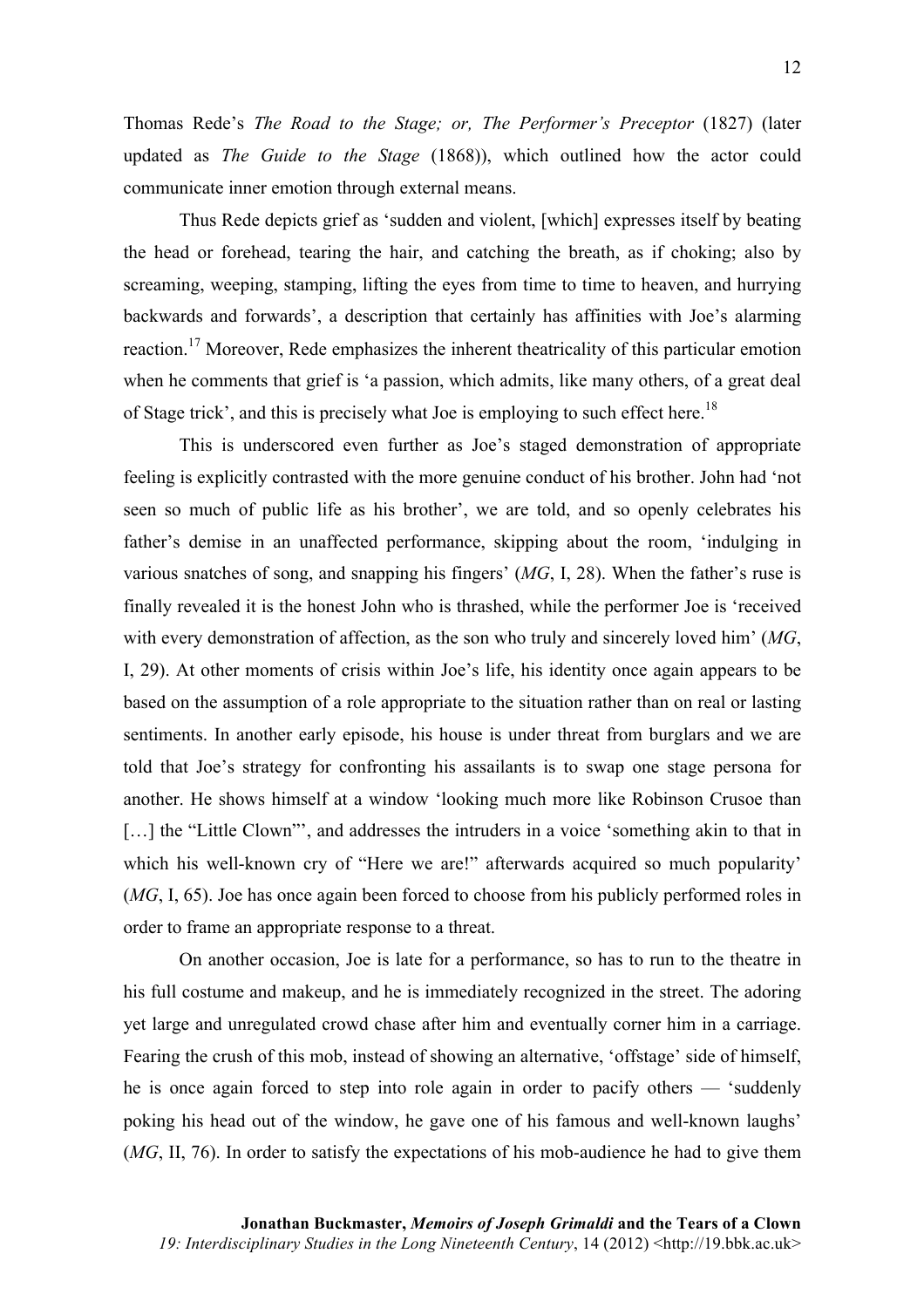13

a performance of the version of Grimaldi they wanted, regardless of what his real emotions may have been. These themes are also reflected in Dickens's characterization of other figures in the *Memoirs* — all of the truly memorable figures are presented by Dickens as actors within performances, rather than as authentic, historical presences. Two of the most prominent examples of this are 'Old Lucas', the corrupt beadle who attempts to arrest Grimaldi on several occasions, and the confidence trickster 'Mackintosh', discussed above.

Old Lucas is consistently associated with theatricality in a number of ways. For example, the scene in which he tries to arrest Joe on spurious charges of hunting an overdriven ox on Sadler's Wells Fields is presented as a piece of theatre. Significantly, this encounter occurs at 'the stage-door' (*MG*, I, 115), situating the event at the very boundary between the theatre and the 'real' world. Joe is accompanied by a group of his fellow actors who defend him against the false accusations and engage Lucas in a question-andanswer exchange more suited to the stage. At one point Lucas, 'looking at Grimaldi, demanded whether he was ready; in answer to which question the whole party shouted "No!" with tremendous emphasis' (*MG*, I, 116). Grimaldi's friend Dubois dismisses Lucas's claims in dramatic terms and his speech is full of theatrical bravado: 'Look here, Lucas [...] you are an old scoundrel! [...] take yourself into custody and take yourself off under penalty of a ducking!' (*MG*, I, 116). Here, Dubois brings his onstage rhetorical skills to bear in an offstage situation and in the climax to the scene the same 'orator' addresses the crowd in defence of Joe, as Dickens notes that he 'had reserved the loudest key of his voice for the concluding point' (*MG*, I, 117). The scene is made even more of a theatrical spectacle when Dickens refers to the presence of a live audience observing these protagonists: we are told that Dubois's 'speech was received with a shout of applause, not only by the speaker's companions, but by several idlers who had gathered round' (*MG*, I, 116). Roused by his words, this audience transforms into 'the mob', chasing Lucas down the street in a manner reminiscent of Dickens's description of the mob-audience in 'The Pantomime of Life'.

Old Lucas's final defeat is also imbued with a sense of the pantomime. His attempts to extort money from Grimaldi are finally ended by the mysterious agency of 'a stranger to the party' who, taking from his pocket 'a silver staff', 'shook it at Lucas' and orders him to the Police-office. The silver staff seems to have magical qualities reminiscent of harlequin's bat, as Lucas 'appeared to succumb before the vision of the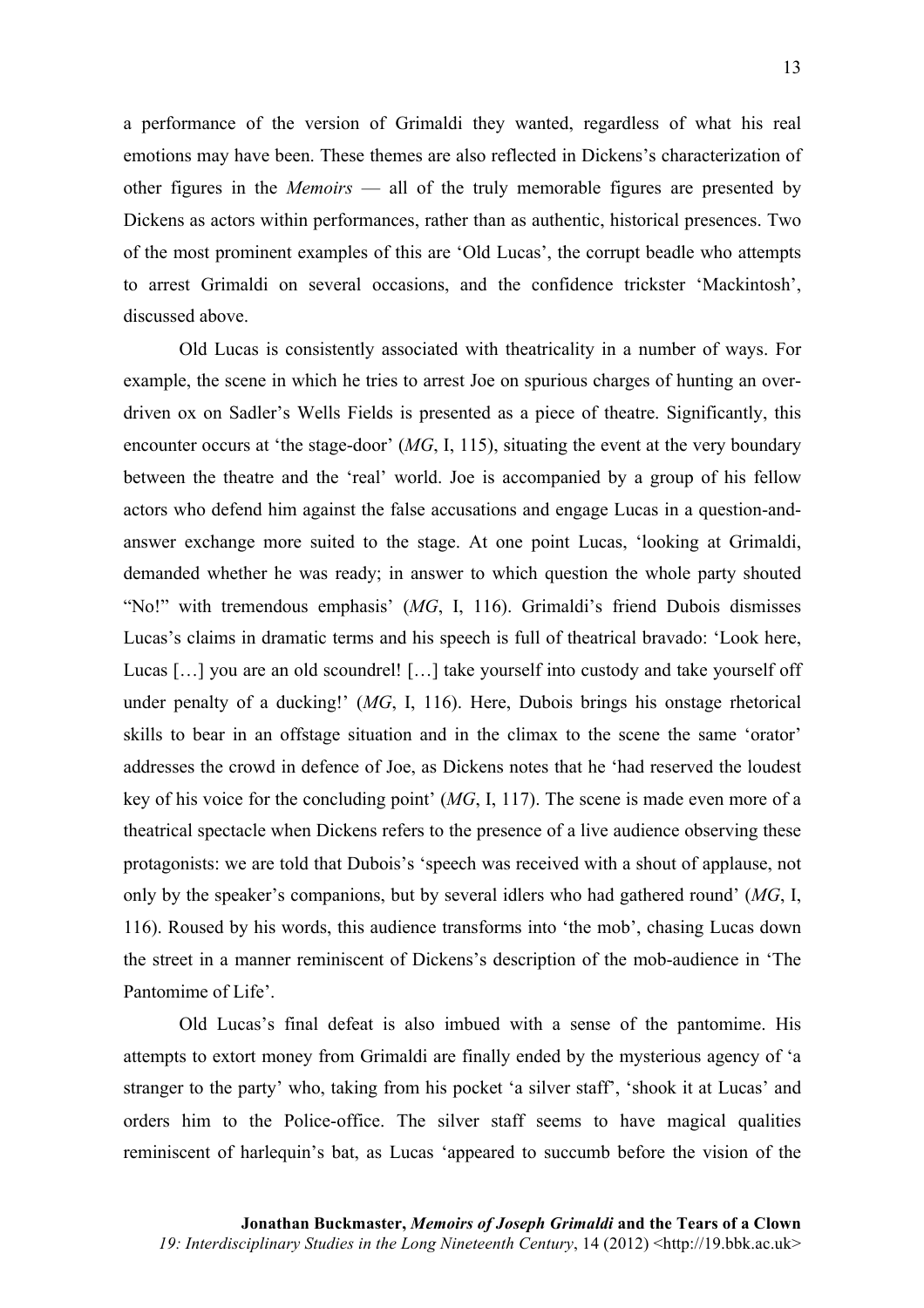silver staff' (*MG*, I, 121) and submits to this unknown figure. This person also later intervenes to give evidence that acquits Grimaldi from all suspicion. The magistrate seems to know who this figure is, but his enigmatic nature is maintained when Grimaldi comments — 'with profound respect and an air of great mystery' — 'Who this gentleman was, I never could ascertain' (*MG*, I, 123).

The final judgement on Lucas is also presented in the manner of pantomime, reminiscent of the very public spectacle of the clown's onstage punishment. Initially, a joke is made of his discomfort at being punished, as we are told that he 'foamed at the mouth in a manner not unlike the over-driven ox' and 'protested […] with many disrespectful oaths and other ebullitions of anger' (*MG*, I, 123). He displays an exaggerated and gesticulatory style of anger wholly suited to a performing figure, and consistent with the external mode of emotional display recommended by the likes of Rede. Lucas is finally sentenced, to the delight of not only the accused but 'the officers also, who […] participated in the general dislike of [him]' (*MG*, I, 123). Here, the officers and Grimaldi's company form a kind of retributive mob-audience, gladly participating in the punishment and enjoying the spectacle. His incarceration is described as lasting six hours, 'the whole of which time he devoted to howls and imprecations' (*MG*, I, 124).

The villain 'Mackintosh' is another figure in the *Memoirs* whose identity appears to be entirely based on theatrical and performative tropes. Mackintosh tries to deceive Grimaldi on a number of occasions through the assumption of the role of a gentleman in both countryside and town, and while Old Lucas's theatricality represents the operation (albeit flawed) of the law, Mackintosh's represents its defiance and subversion. He is a more troubling and extreme version of the social role players Samuel Smith and Billsmethi, a type that Dickens also explored more fully through the figure of Alfred Jingle, the 'strolling actor' of *The Pickwick Papers*. Like Jingle, Mackintosh's identity is a highly protean one, entirely contingent on his surroundings and circumstances. Joe first meets him when he is invited to shoot game on what turns out to be someone else's land, and here Mackintosh unashamedly describes the performative nature of his identity. He claims that 'I never let my London friends know who or what I am […] I just lead them to guess I'm a great man, and there I leave 'em' (*MG*, I, 189). This again echoes Samuel Smith, who provides a variety of suitably ambiguous answers to the questions that the Maldertons and Flamwell ask about his background, and is also reminiscent of one of Jingle's early speeches when he prevents Tupman from announcing their names at the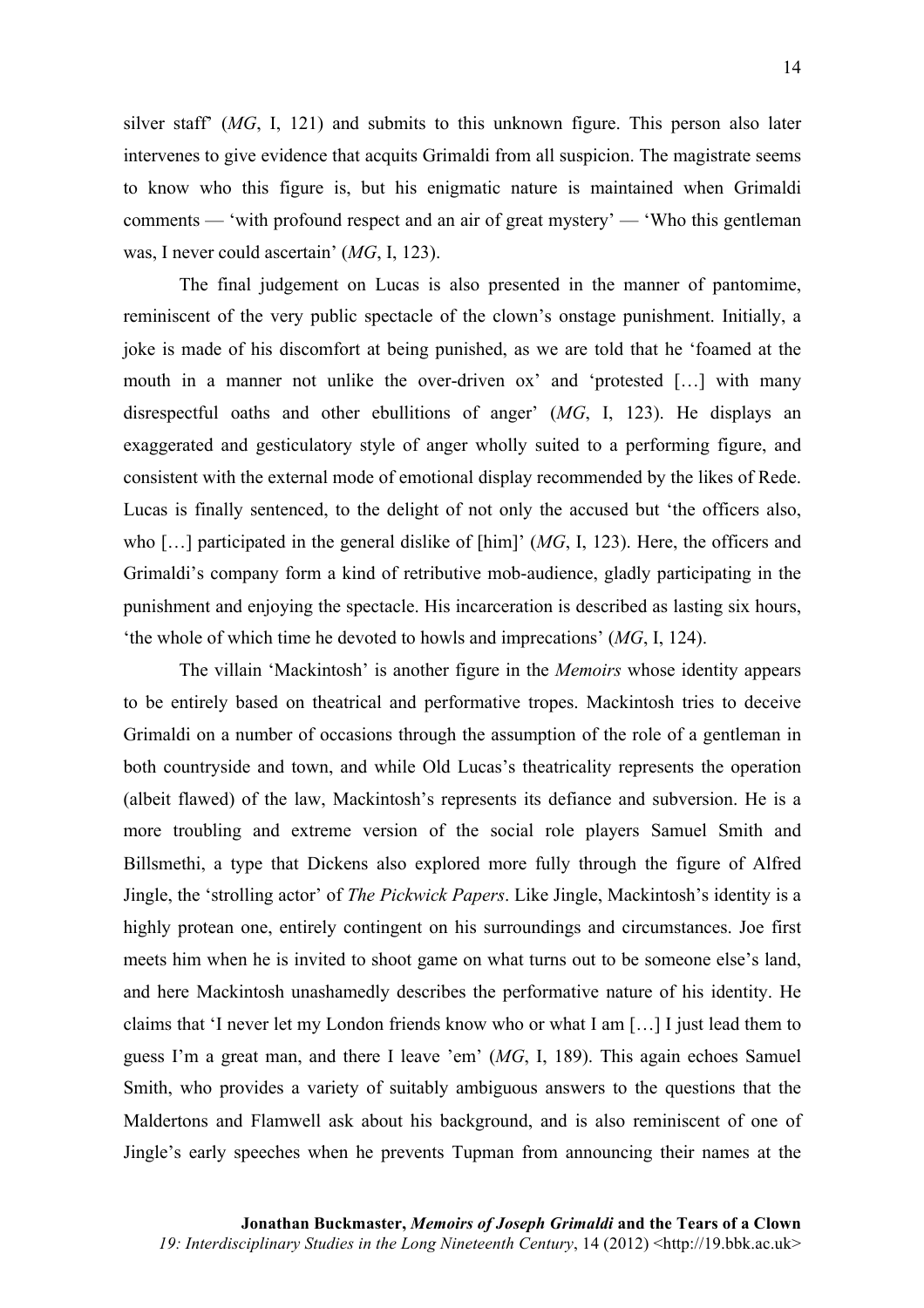Rochester ball, explaining that '*incog.* the thing — Gentlemen from London distinguished foreigners — anything' (*PP*, pp. 33–34). Later on, Mackintosh introduces Grimaldi to a circle of ladies and gentlemen who pretend to be respectable members of society but are actually burglars and forgers.

All of these figures are keen to avoid any attempt to fix their identity and thrive on ambiguity rather than any sense of authenticity. During Mackintosh's trial, the prosecutor's counsel attempts to discredit Grimaldi by appealing to antitheatrical prejudice and in doing so neatly encapsulates the counter-narrative of the *Memoirs* by firmly associating performance with falseness. Here, Joe's performances are conflated with criminal activity; the counsel concludes that because Grimaldi is 'a common player', he must therefore be 'a mountebank-stroller' and 'necessarily a systematic liar' as well (*MG*, I, 13).

# **III Once More, with Feeling: Reconciling the Two Narratives**

As I have indicated, Dickens constructed the *Memoirs* based on two, ostensibly divergent narratives. On the one hand, he used a variety of methods to present Joseph Grimaldi as a figure of benevolence and genuine feeling very much in the mould of his current success, Samuel Pickwick. Yet this presentation is seemingly undermined by Dickens's desire to emphasize Grimaldi's involvement in a number of offstage 'performances', as well as by the pervasiveness of role playing characters in his life story, which suggest that there is no easy distinction to be made between onstage and offstage, real and performed. At first glance, this would appear to make it difficult to view Grimaldi as the 'man of feeling' that the first narrative claims him to be. Given the pervasive atmosphere of theatricality which Dickens places around Grimaldi it is surely possible to interpret his kind-heartedness as another form of acting, as an attitude appropriate to circumstances rather than something genuine.

However, these narratives can be seen as supportive, rather than antagonistic, and in drawing these two strands together Dickens truly captures the essence of his subject's life as a performer. To understand this, we must consider the *style* of Grimaldi's acting onstage. In contrast to his *off*-stage performances (which, as I have demonstrated, were often a defence mechanism), when describing his *on*-stage performances Dickens makes it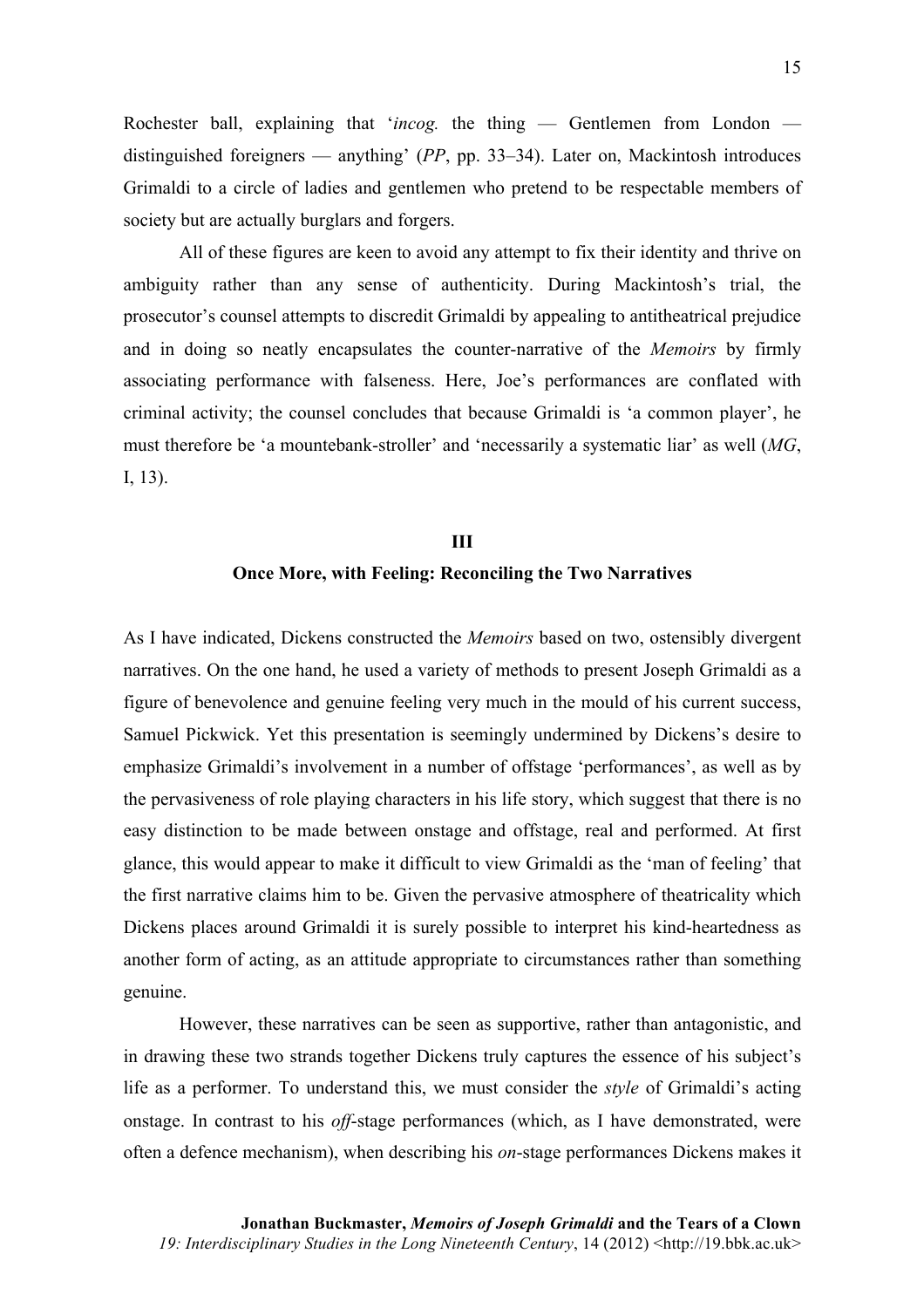clear that he did more than just select an assumed posture from the acting manuals of Rede and his kind and in fact produced something less mannered and more approximate to genuine emotion. Dickens achieves this by subtly weaving other types of feeling into the narrative, whereby his protagonist demonstrates empathy with the emotions of the characters he plays. Thus rather than putting on and casting off his roles like his little gentlemen's suit of clothes he physically *feels* his roles, which take both a bodily and mental toll.

For example, we are told that his celebrated portrayal of the wild man Orson in *Valentine and Orson* (Covent Garden, 1806) involved 'an unusual share of both mental and physical exertion' (*MG*, I, 220). The nature of this character remains with Grimaldi when he steps off the stage and 'sinking into an arm-chair' gave 'full vent to the emotions which he found it impossible to suppress', which included loud sobs and 'agonising spasms' (*MG*, I, 221). Throughout the narrative of the *Memoirs* Dickens deliberately presents the physical and mental suffering of Grimaldi's later days as a consequence of this kind of feeling that he brought to his acting. Even at the very start of his career as a child actor, Dickens refers to his acting as 'labours' and points out that his life was lived in a precarious balance; whenever 'his gains were very great', 'the actual toil both of mind and body' was just as significant. Dickens thus offers Grimaldi's life as an admonitory example to 'stage-stricken young gentlemen'; rather than merely a simple transaction of different postures and attitudes 'the sum of most actors' lives' is 'anxieties, and hardships, and privations, and sorrows' (*MG*, I, 13) — all sources of real feeling and emotion.

In this way, Dickens deliberately circumvents any notions of Grimaldi's inauthenticity and leaves us with a final impression of the feeling, suffering self, rather than the performing self. This offers a more rounded portrait of his subject and, according to a number of performance historians and contemporary observers, a more accurate one. As Leigh Woods has argued, Grimaldi's 'intense' portrayal of figures like Orson can be linked to the 'natural' style of acting that was adopted by other actors at the same time as Grimaldi appeared on the stage. Woods describes how the natural style, which tapped into the 'sympathetic imagination' of the actor, was the 'cornerstone of English acting theory throughout the 19th century', and related to today's 'method' acting.<sup>19</sup> A key exponent of this natural style was Edmund Kean, who used it in his tragic roles. When reviewing Kean's performances, Hazlitt neatly captures its method and effect when he comments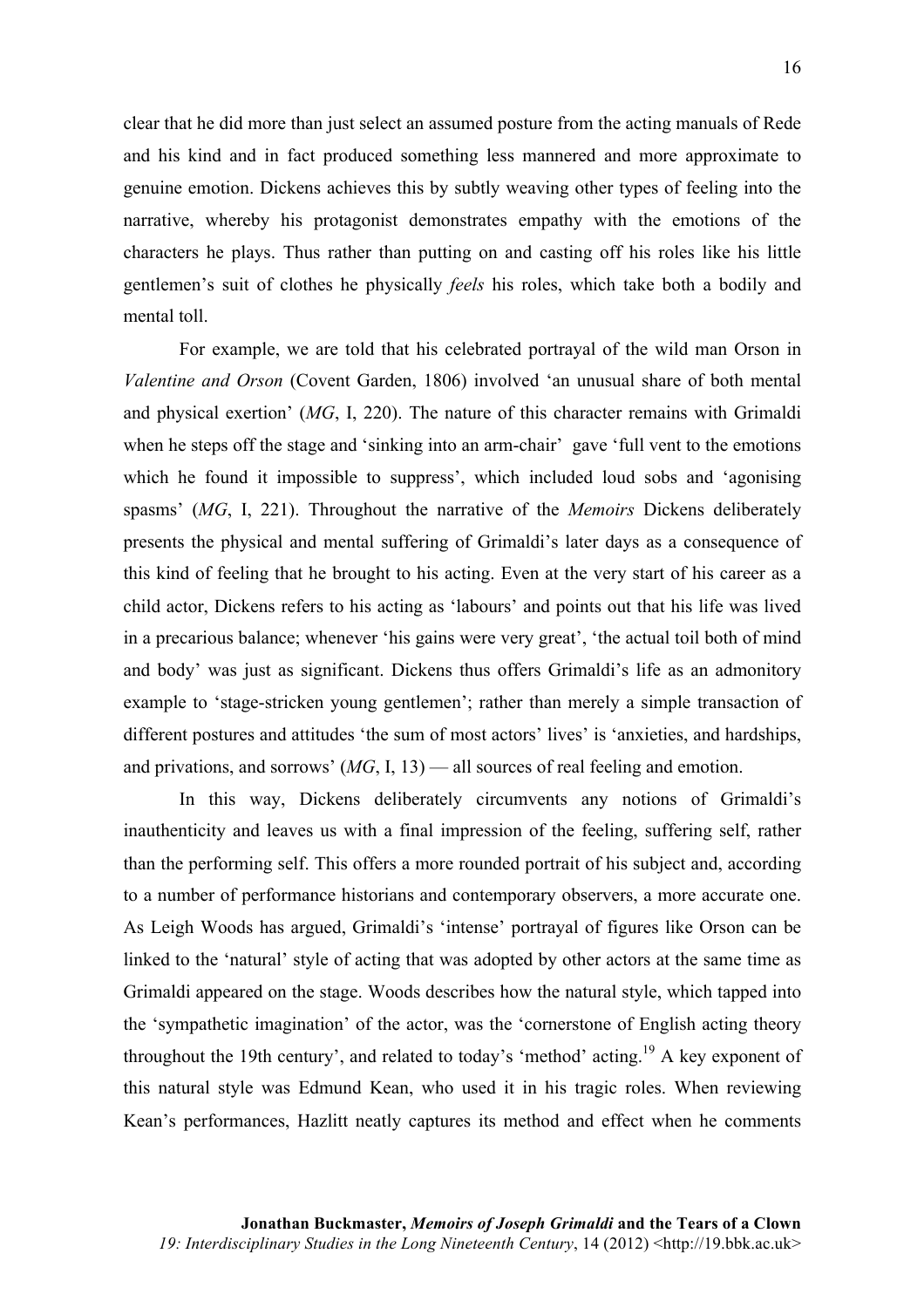that Kean 'seems chiefly sensible to pain, or the passions which spring from it, and to the terrible energies of mind or body, which are necessary to grapple with, or to avert it'.<sup>20</sup>

Lynn M. Voskuil explains that this kind of natural acting used 'the imagination to project *one's own passion* into the situation of another' and therefore made '*their subjective experience* belong concretely to everyone in their audience<sup>' 21</sup> It is apparent, then, that the feelings the actor represents to his audience must necessarily exist already within him in some form in order for him to be able to present them successfully onstage, and therefore the actor's performance can be seen as part of a consistent chain of behaviour stemming from his or her activities offstage. Charles Dibdin, Grimaldi's collaborator in many of his pantomimes, also observed this intellectual dimension to Grimaldi's clowning and the entire possession of his person by the emotions he was presenting. In his own *Memoirs*, Dibdin comments that 'there was so much *mind* in everything that he did. It was said of Garrick that when he played a Drunken Man, he was "all over drunk". — Grimaldi was "all over Clown"'.<sup>22</sup>

If *Oliver Twist* demonstrated, according to Dickens's 'Preface to the Third Edition' (1841), 'the principle of Good surviving through every adverse circumstance, and triumphing at last', then ultimately the *Memoirs of Joseph Grimaldi* could be described as the triumph of the authentic and felt over the artificial and contrived.<sup>23</sup> Despite his great personal misfortunes — including the loss of two wives and the dissolution, insanity, and premature death of his son — and his constant exposure to a wide array of figures who represent an alternative model of life based on performativity and falsity, Grimaldi's adherence to true feeling ultimately prevails.

#### **IV**

### **Coda: Grimaldi as a Model for Dickens Himself**

In one of his progress reports to Richard Bentley, Dickens told him that '[t]he Grimaldi grows under the alterations much better than I supposed possible', and through the previous sections of this article I have outlined the possible nature of this growth.24 In his Grimaldi Dickens formulated a hybrid figure — constructed from another paragon of feeling that he had recently invented and from his views on the inherent theatricality of life — in order to present a more nuanced portrayal of the often tragic life of one of the period's most famous performers. However, Georges May has observed that 'the model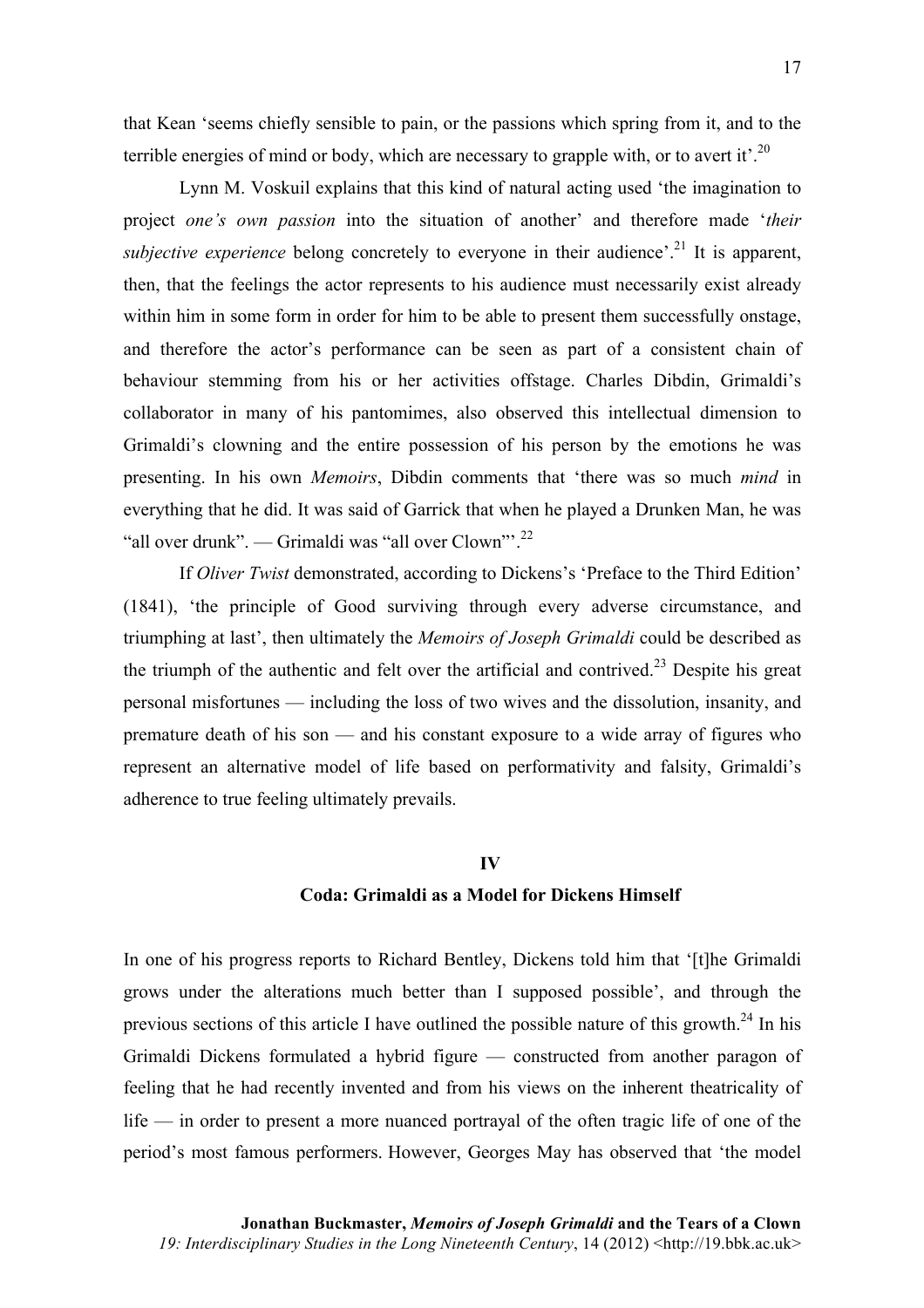which the writer has in mind [when writing a biography] is a reflection of himself', and this point invites consideration of the extent to which Dickens's *Memoirs* project could be seen as autobiographical, and of the implications that this has for our view of Dickens's own identity.<sup>25</sup>

A possible model for interpretation is offered by Edmund Wilson's essay 'The Two Scrooges'. In this influential work, Wilson connected Dickens's art and life by reading his characters as different and often conflicting projections of his own personality. When considering Dickens's early work, Wilson indicates that a less mature pattern of characterization operates, whereby 'the only complexity' possible is where 'one of the noxious characters become wholesome' or 'one of his clowns turn into a serious person' through a simple inversion.<sup>26</sup> Crucially, Wilson feels that this matches the author's own level of emotional development at that time, when as a man in his mid-twenties he had a distinct 'lack of balance between opposite impulses of his own nature'.<sup>27</sup> If we bring Wilson's reading to bear upon the *Memoirs*, this distinct lack of balance certainly seems to be evident. For while the author's explicit commentary follows convention by holding up Grimaldi's 'child-like simplicity' and openness of emotion as things to be admired, a converse idea, that of life as a performance, would also have been an attractive one for a young man who had already tried on so many roles himself — journalist, critic, law clerk, actor, and most latterly the editor and storyteller 'Boz'. This sense of hiding behind a posture or mask would also hold a dark appeal to someone who for many years was unable to articulate his own feelings and experiences directly (particularly those associated with the blacking factory) to his much-beloved audience and who would later use characters like David Copperfield as surrogates or conduits through which he could manage this very personal material more effectively.

But it was perhaps the sense of Grimaldi bringing real tears and feeling to his performances which Dickens admired the most and which also prefigured his own fate. While I disagree with Woods's pessimistic view that 'Dickens rendered Grimaldi's life as a cyclical and recurrent nightmare', the wider argument that Dickens consciously or unconsciously followed Grimaldi's example in exerting himself on the stage at the cost of his own health is a persuasive one.<sup>28</sup> For when we read the pain of Grimaldi's later performances, 'when he was carried to his dressing-room exhausted and powerless' (*MG*, II, 197), we are almost forced to recall George Dolby's description of Dickens leaving the stage after his 'Sikes and Nancy' performance in 'his feverish excitement and his bodily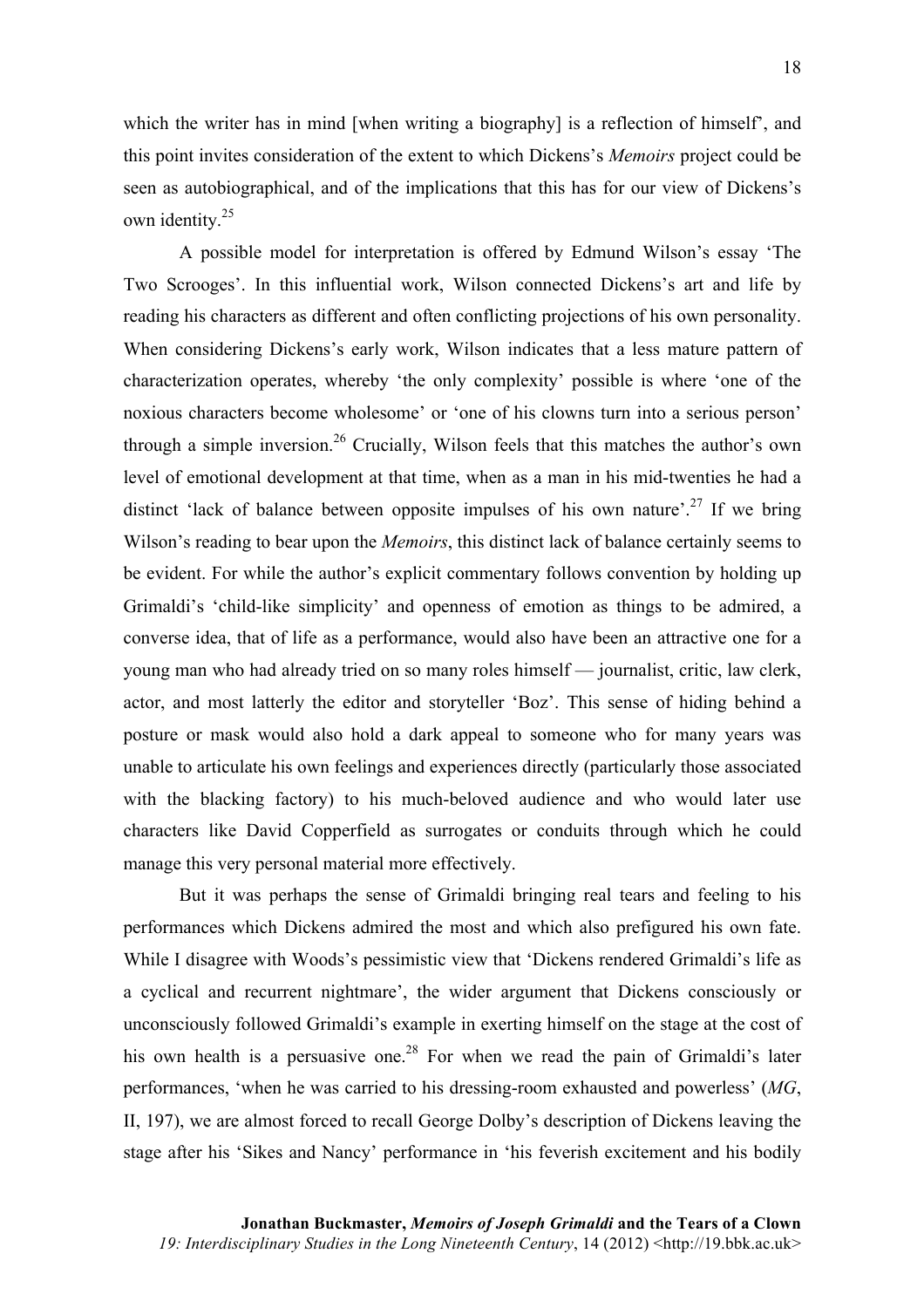pain', where he 'would have to be supported to his retiring room and laid on a sofa for fully ten minutes, before he could speak a rational or consecutive sentence'.<sup>29</sup> Writing the *Memoirs* was an education for the young Dickens, as is clear from the different tones of the 'Introductory Chapter' and 'Concluding Chapter', which move from the cheerful optimism of finding out what Clowns 'did with themselves out of pantomime time' (*MG*, I, p. v) to concluding that 'the light and life of a brilliant theatre were exchanged in an instant for the gloom and sadness of a dull sick room' (*MG*, II, 211). Through Grimaldi's example, he learnt the possible fate of the artist who showed real feeling in his work. Sadly, it was a lesson that Dickens was compelled to follow all the way through to its tragic conclusion.

<sup>8</sup> Samuel Smiles, *Self-Help with Illustrations of Conduct and Perseverance* (London: Murray, 1958), pp. 39– 40 (emphasis added).

<u> 1989 - Johann Stein, fransk politik (d. 1989)</u>

<sup>13</sup> Dickens, *Sketches by Boz*, p. 129.

<sup>&</sup>lt;sup>1</sup> Charles Dickens, *The Memoirs of Joseph Grimaldi*, ed. by Charles Whitehead, 2 vols (London: Bentley, 1846).

<sup>2</sup> Letter to Thomas Beard, 17 December 1839, in *The Letters of Charles Dickens*, ed. by Graham Storey and Madeline House, 12 vols (Oxford: Clarendon Press, 1965–2002), I, 618.

<sup>3</sup> S. J. Newman, *Dickens at Play* (London: Macmillan, 1981), p. 32.

<sup>4</sup> Letter to Dudley Costello, 25 April 1849, in Dickens, *Letters*, V, 527.

<sup>5</sup> Dickens, *The Pickwick Papers*, ed. by Mark Wormald (London: Penguin, 2003), p. 568. Further references are given after quotations in the text.

<sup>6</sup> Letter to Dr J. A. Wilson, 14 [?] February 1838, in Dickens, *Letters*, I, 373.

 $^7$  A. O. J. Cockshut, *Truth to Life: The Art of Biography in the Nineteenth Century* (London: Collins, 1974), p. 18.

<sup>9</sup> *Athenaeum*, 3 March 1838, p. 165; *Literary Gazette*, 17 February 1838, p. 97.

<sup>10</sup> Charles Dickens, *Sketches by Boz*, ed. by Dennis Walder (London: Penguin, 1995), p. 424.

<sup>11</sup> Dickens, *Sketches by Boz*, p. 152.

<sup>12</sup> William F. Axton, *Circle of Fire: Dickens' Vision and Style and the Popular Victorian Theater* (Lexington: University of Kentucky Press, 1966), p. 43.

<sup>&</sup>lt;sup>14</sup> J. Hillis Miller, 'The Fiction of Realism: Sketches by Boz, Oliver Twist and Cruikshank's Illustrations', in *Charles Dickens and George Cruikshank: Papers Read at a Clark Library Seminar on May 9 1970*, by J. Hillis Miller and David Borowitz (Los Angeles: William Andrew Clark Memorial Library, University of California, 1971), pp. 1–69 (p. 21).

<sup>15</sup> Martin Meisel, *Realizations: Narrative, Pictorial, and Theatrical Arts in Nineteenth-Century England* (Princeton: Princeton University Press, 1983), p. 5.